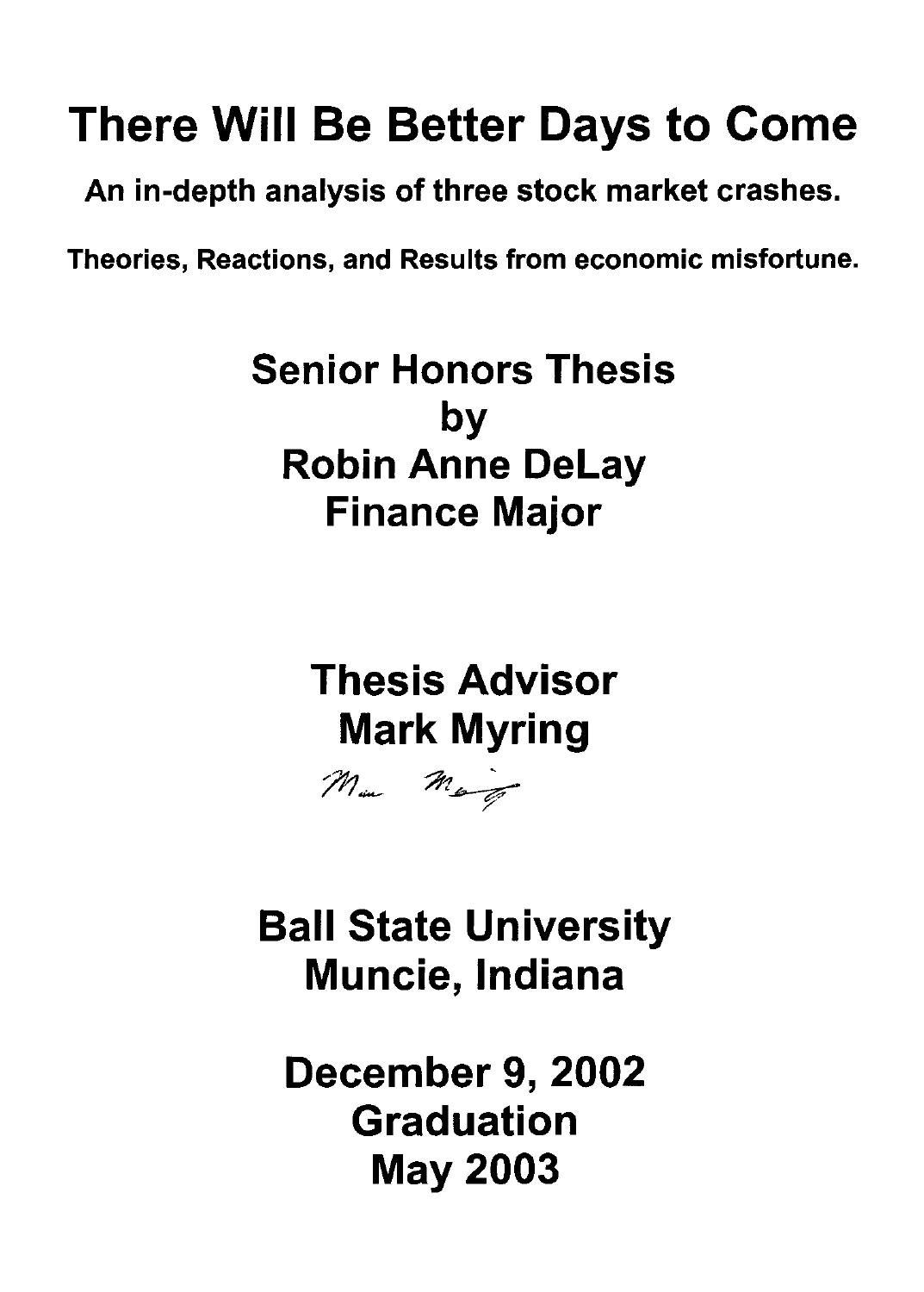## **Abstract**

--, \ ,

 $: \mathbb{R} \times \mathbb{R}$ 

The thesis I wrote is designed to explore and evaluate three major stock market crashes that have stunned our nation since its creation in 1896. The three market crashes were in the years 1929, 1987, and 2001. Each of these crashes were unique in nature and resulted in a government entity, a market tool, and an overall education of market participants.

The market is a risky tool used for investing, but average returns realized by using this trading mechanism have proven to be bountiful. Higher risk in investing in the stock market has rewarded investors higher returns than by using other means to invest. The market baffles many, even those investors with years of experience and success. Yet, we investors continue to invest our money in the stock market.

There is one point agreed upon by many. Investors must be educated and not make rash decisions when buying and selling securities. It is this rash behavior that creates market crashes. A rational investor will hold securities when times are bad, for he or she knows that there will be better days to come in the future of the stock market.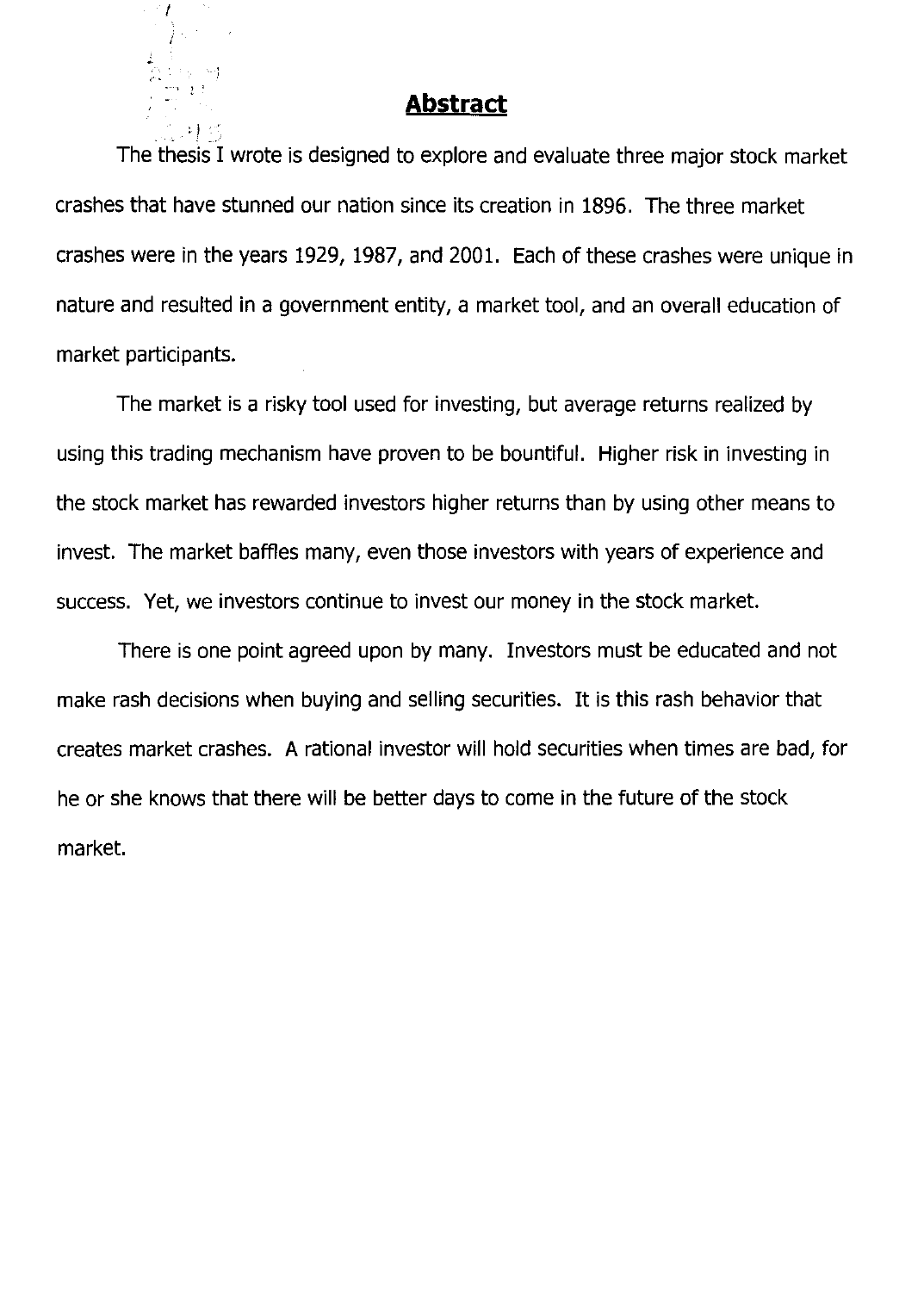The stock market is a very volatile exchange that is complex and baffles participating buyers, sellers, and traders by its highs, lows, and intense changes. The Dow Jones Industrial Average, NASDAQ, Standard and Poor's 500, and other worldly exchanges change value and volume daily and are monitored closely by participants. Daily fluctuations are a norm in the stock market. Three individual times in the history of the stock market, these fluctuations were extreme and the market plunged, creating mass havoc among the trading world. The three instances were in the years 1929, 1987, and 2001. Although there have been other days of massive losses in the history of the stock market, each of these occurrences were very unique in nature and have resulted in changes in the daily cycles of trading. The bottom line of all stock market crashes and scares is that there was not one individual factor that was the cause; multiple factors caused each crash and improvements in trading were made to avoid future failures.

### **Background of Trading**

The Dow Jones Industrial Average is the most widely domestic trading mechanism. The NASDAQ, Standard and Poor's 500, and other exchanges take a backseat to the Dow Jones, but are also major players in trading. First created in 1896 by Charles DOw, the initial name for this exchange was the Dow Jones Bergstressen Industrial Exchange. This exchange consisted of twelve domestic corporations, mostly comprised of various railroad companies, National Lead, and U.S. Rubber. The first measurement in value of the Dow Jones was a meager 40.94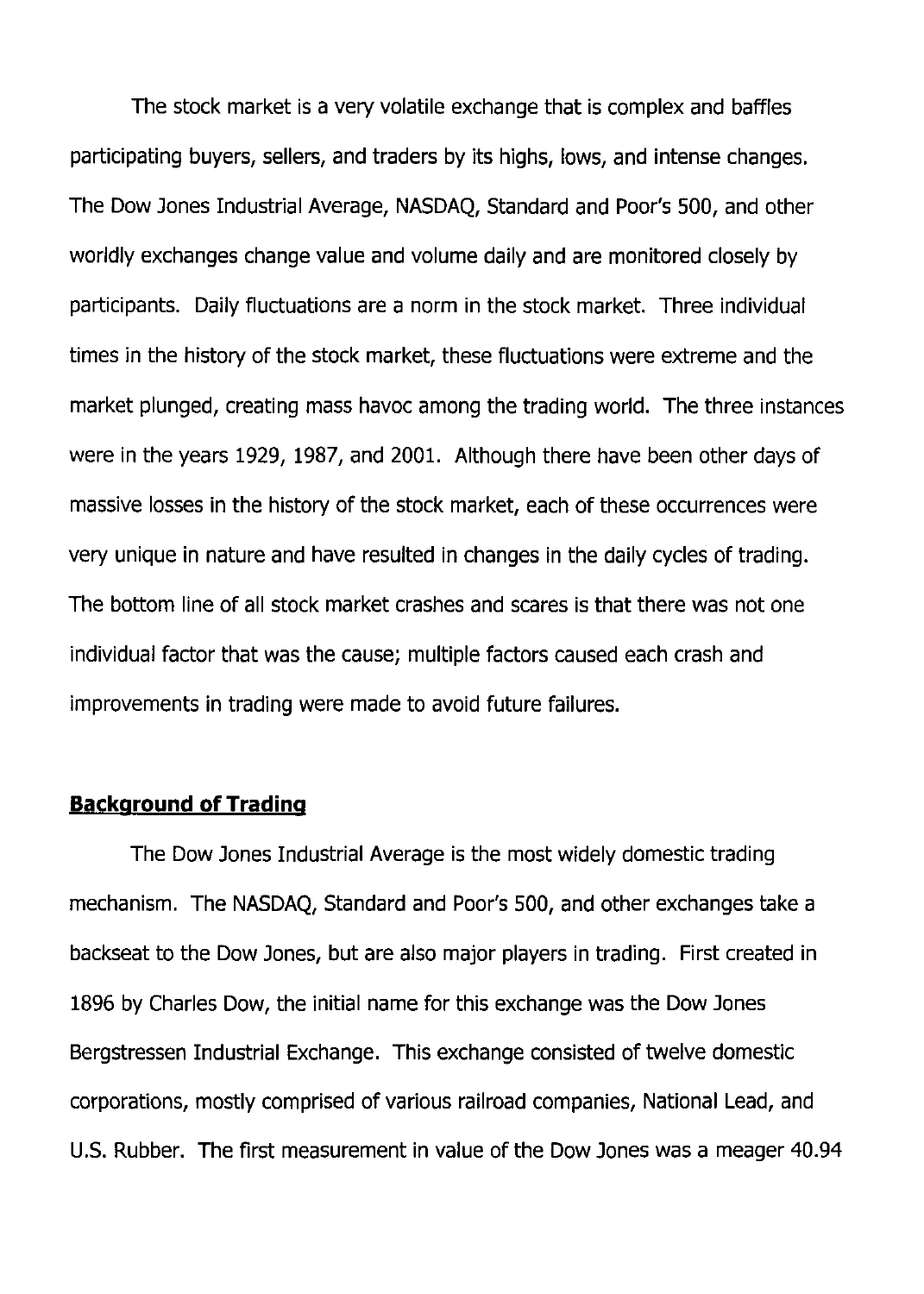points. In comparison, the highest mark the Dow Jones has seen came in year 2000, at a value of more than 11,300 points. The Dow Jones exchange has seen immense growth in its more than century of existence.

#### **The 1929 Crash**

The years of 1928 and 1929 showed a great leap in the Dow Jones Industrial Average, from a low of 191 points in 1928 to a high of 381 points in September of 1929. Also during that time, the average Price/Earnings ratios doubled from 10 to more than 20. (The Price/Earnings ratio is price per share of stock divided by earnings per share). The change in P/E ratios was due to an anticipation of further prosperous times in the stock market. Analysts differed in opinion about the valuation of stock; some analysts believed that stock prices were overvalued, while others argued that prices were undervalued. This difference in opinion was about to be solved (Rothbard 28).

Even before the infamous October of 1929, June of that year showed great promise that October was in the making. On June 12, 1929, over five million shares of stock were traded. Prior to that day, it was a joke around Wall Street that a volume so high would ever be traded on one particular day. As a New York paper described this day, "Wall Street's Bull Market Collapsed Yesterday with a Detonation Heard Round the World" in a very memorable headline (Galbraith 20).

As the panic began, the New York Times published an article on Sunday, October  $20<sup>th</sup>$  to set the public straight about the favorable and unfavorable conditions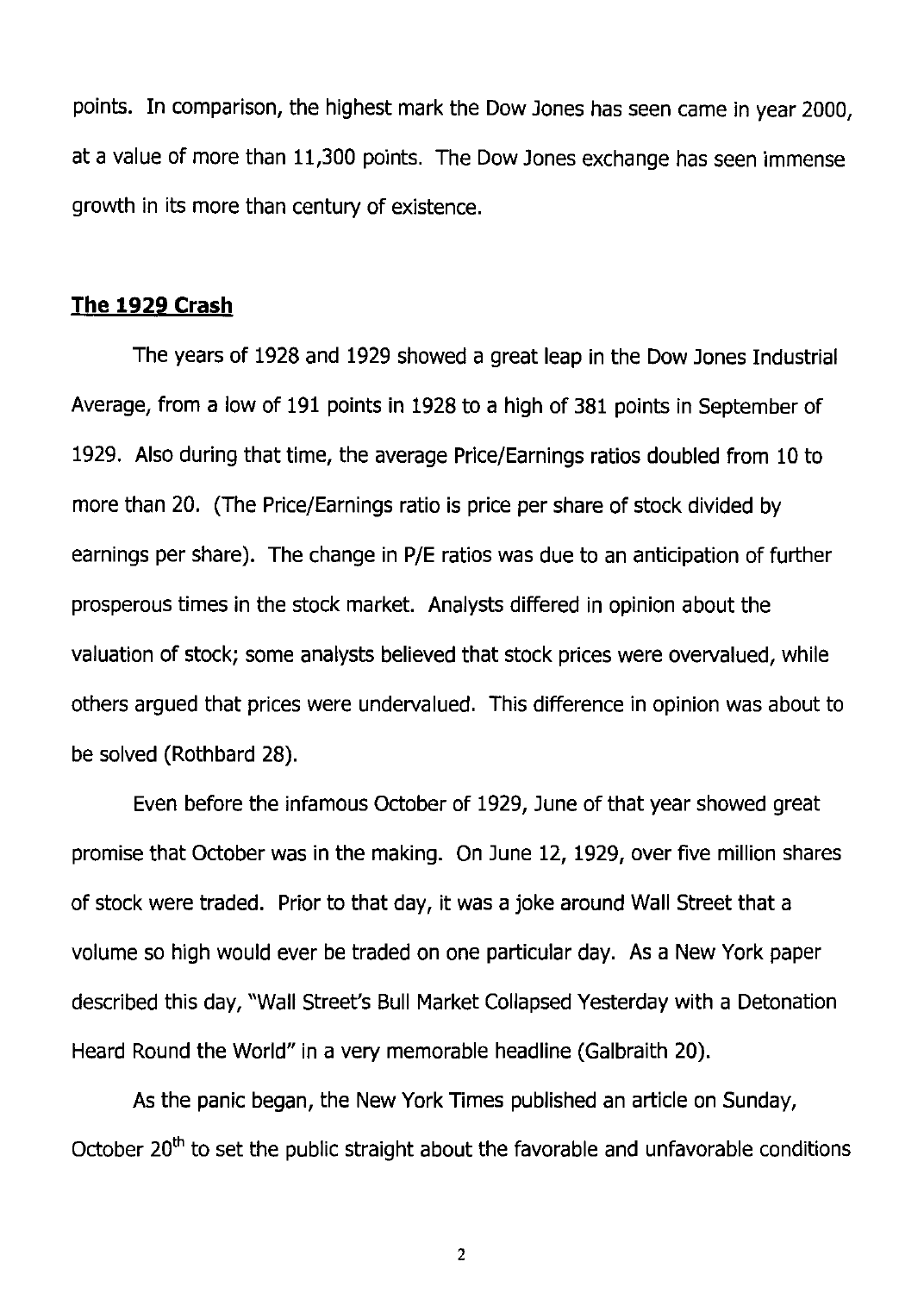of the market. The favorable factors included stable business conditions, low money rates, and good retail trade. Among the unfavorable traits were new common shares being issued by numerous corporations, inflated stock prices, and a nervous market. The negative factors would soon outweigh the positive (Bierman 62).

On October 2, 1929, stock prices started to drop. This behavior continued into the week of October  $14<sup>th</sup>$ . This "bear" market turned from bad to worse on Monday, October  $21<sup>st</sup>$ , when many Dutch and German investors submitted sell calls that came into effect the next morning. On Tuesday morning, numerous banks and corporations called over \$150 million in loans, and because these loans were illiquid, that sent investors into a craze (Rothbard 47).

After a month of negative signals, investors began to sell their stocks quickly. An extra three hundred members of the New York Stock Exchange were on the floor that day, in a hopeful attempt to dump their stock while it was going down in price by the minute. That day, the Dow Jones Industrial Average closed at 299 points (Young 33).

On the morning of October 29, 1929, the inevitable crash was becoming apparent in the eyes of investors. Within the first several hours of the opening of trading, the overall prices of stocks dropped so much that any gains from within the previous year were wiped out. That day, the market closed at an astonishing 230 points, closing almost at the level it had been a year earlier. The losses of October  $28<sup>th</sup>$  and  $29<sup>th</sup>$  were 12.82% and 11.73% respectively (Young 36). These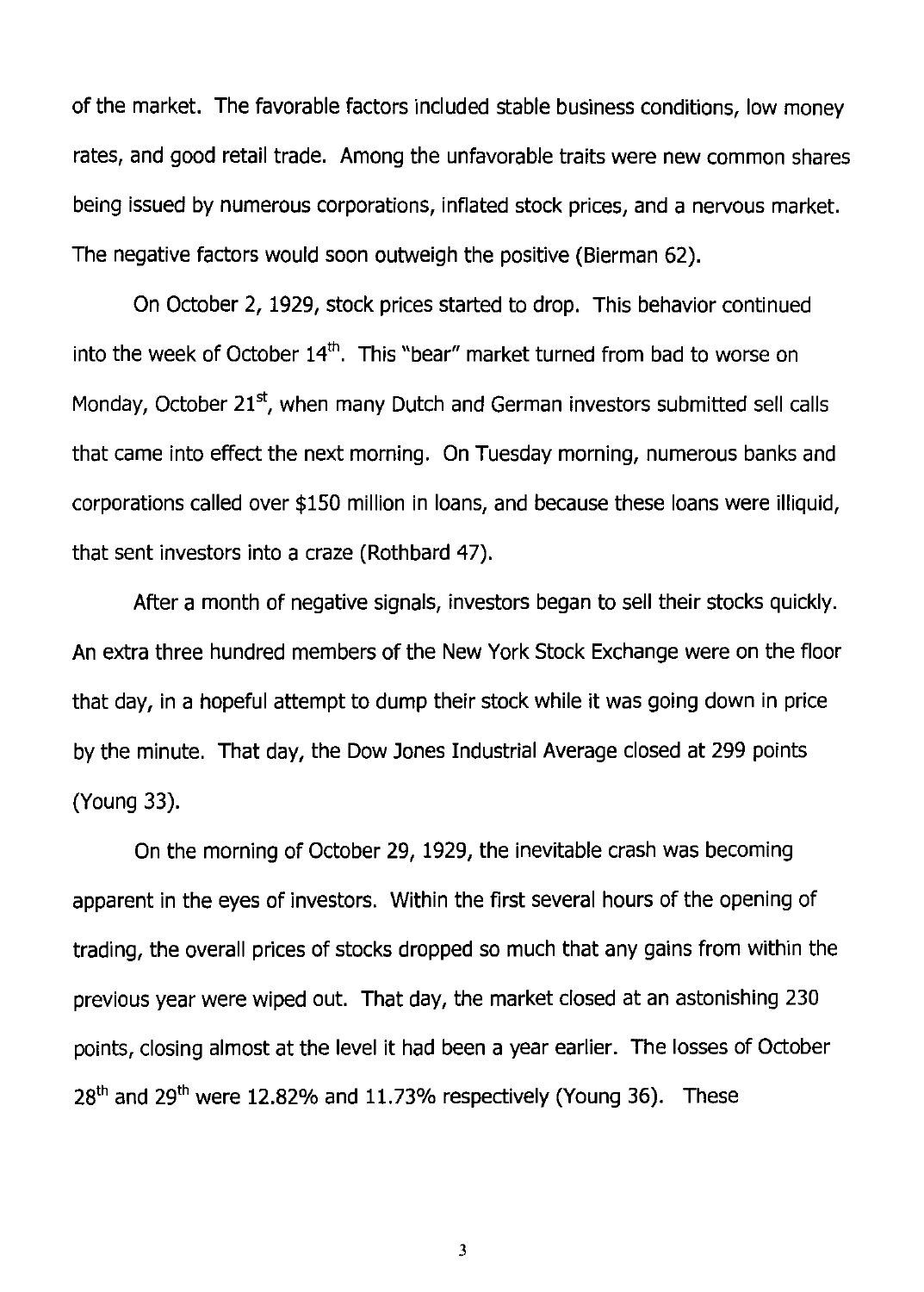percentages were computed later than normal, for systems were running an hour behind schedule, an occurrence that rarely happens.

The worst performing stock of the day was that of Auburn Auto, which was very bad news for Groucho Marx, a major shareholder of the company. The giant assumed that he had enough money invested to cover any losses and cover his margins, and he luckily was able to do so, but all of his profits were lost. He lost an undisclosed fortune that day (Klingaman 256).

In the months and years following these two historic days, all faith in the American economy was lost. Investors pulled their deposits from their banks, up until the point that many banks closed their doors because much of the deposited money from investors was tied into illiquid loans to borrowers. This behavior was known as a "bank run." Fortunately, such bank runs have not occurred since this era. It was estimated that 11,000 of the 25,000 banks open during this era closed because of bank runs (Young 48).

Because money was scarce and average incomes decreased by almost half of their original worth, demand for consumer products and services went down, resulting in a decline in consumption, inevitably resulting in an increase in unemployment. This cycle started in the months following the stock market crash and lasted until 1939. Another factor that compounded the destruction of the financial system in the United States was that the U.S. financed a good portion of World War I. After the financial distress started, the United States' government had difficulties repaying loans taken out from France and Great Britain. This, in turn, had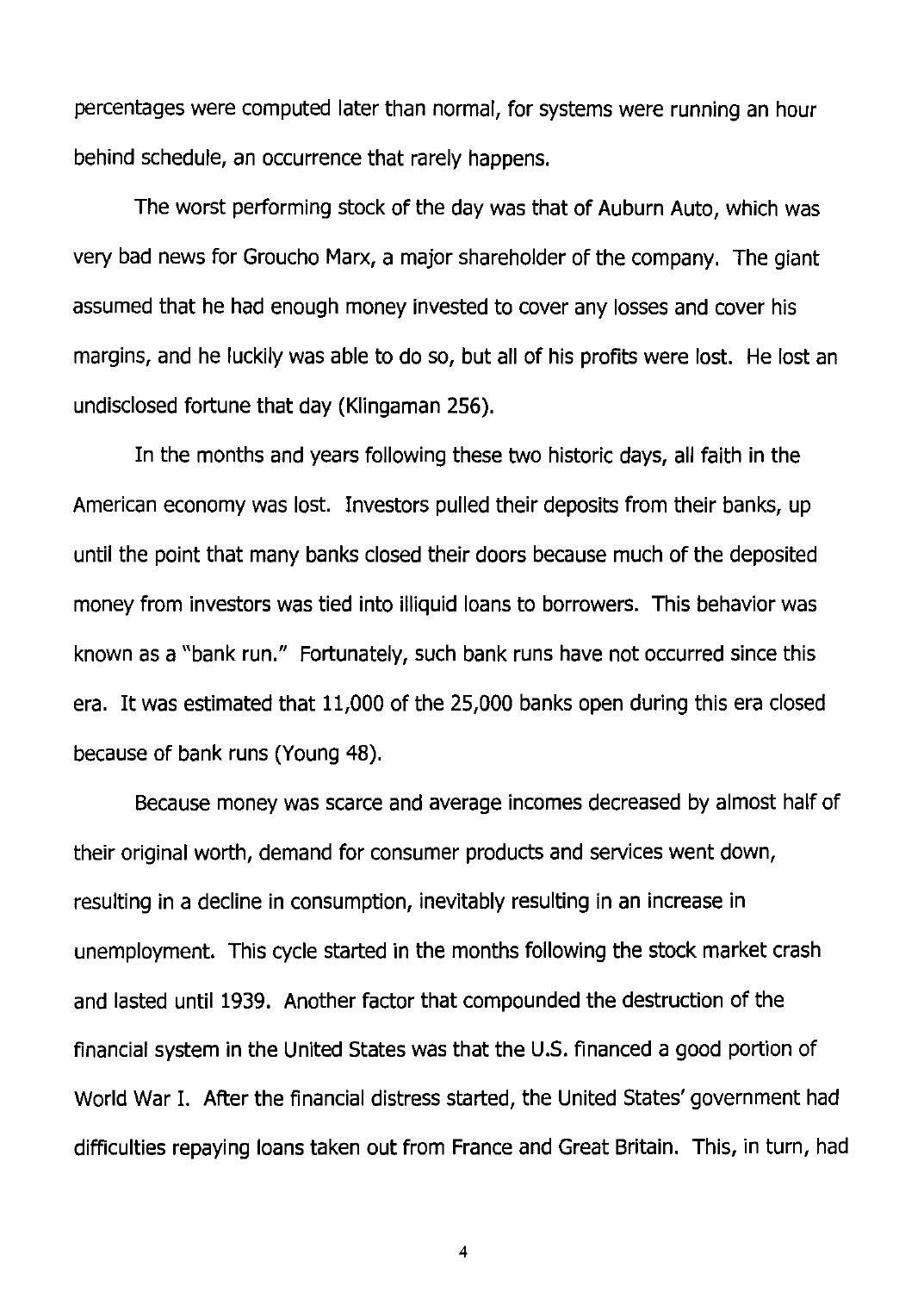negative effects upon the French and British economies, and, in turn hindered international relations (Young 29).

A poem was published in the Wall Street Journal soon after the great crash. It perfectly illustrates the 1929 crash (Klein 207).

"Rock-a-bye, trader, on the tip top.

When the Board meets, the market will rock.

When the rate rises, quotations will fall.

And down will come trader, margins and all."

This poem describes how the government and Federal Reserve were able to manipulate the successes and failures by implementing monetary policy and how negative reactions "rocked" the market. When interest rates rose, stock prices dropped, for borrowing money became more expensive (Klein 208).

## **Theories Explaining 1929 Crash**

There were many main theories that were derived after the devastating stock market crash, the most notable following. None of the following were the single cause for the crash, instead, all of them together led to the crash.

Many analysts believed that stocks were overpriced. Since early investors believed that the stock market was simply a quick way to get rich, they did not fully study their prospective companies and invested in whatever appeared to be profitable at the time. The shares of stock reached levels at which they did not reflect the true value of the company because investors continued to invest money in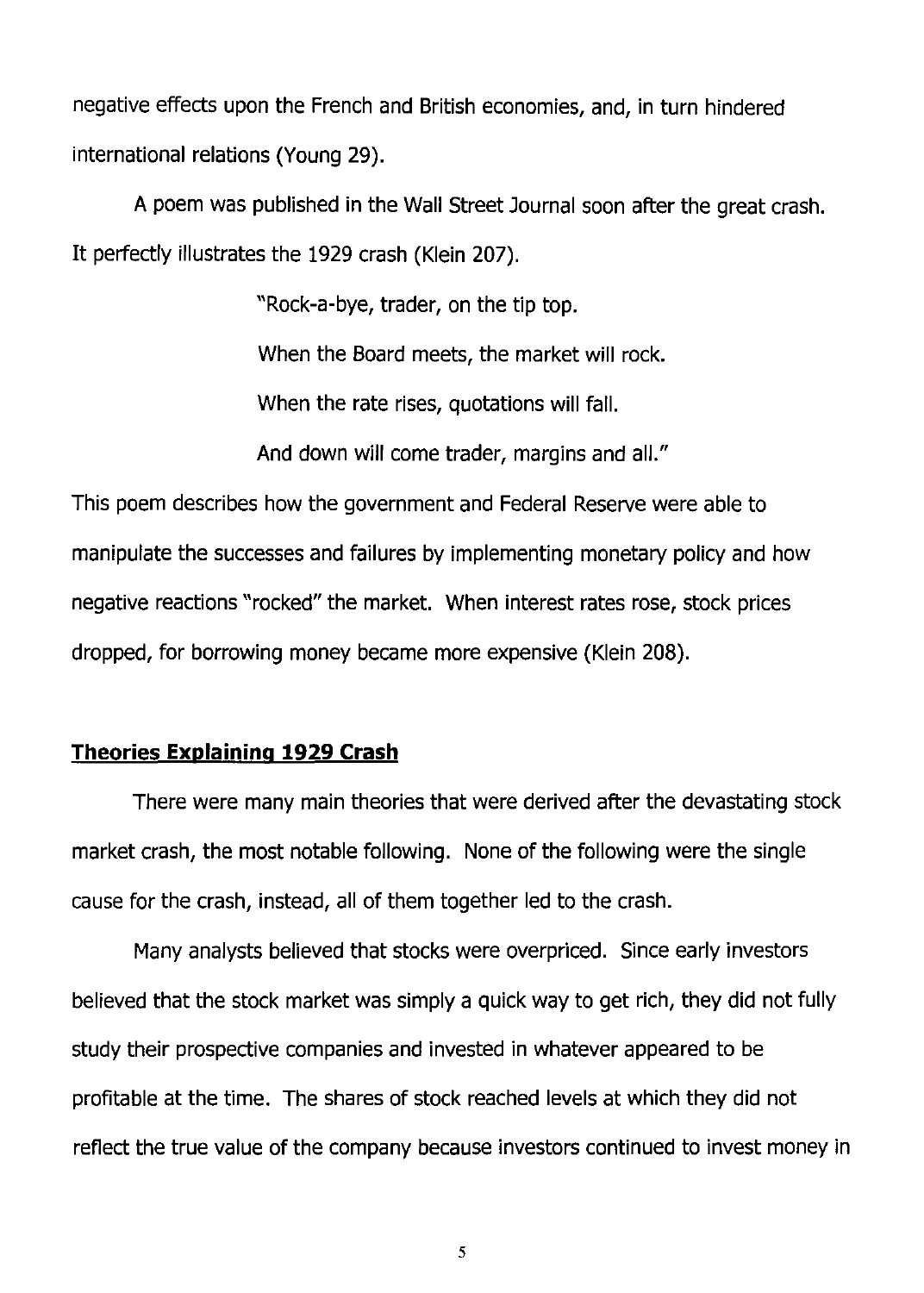particular shares of stock, driving up the price per share. This is illustrated by the fact that Price/Earnings ratios almost doubled. When it was finally realized that stock prices were highly overvalued, investors tried to quickly sell their stock, making the price per share plummet.

Another theory surrounding the crash is that there was rampant fraudulent and illegal behavior by investors and politicians. Individuals were suspected of insider trading, for it was believed that these traders held information that was not readily available to the public, and that they used this information to sell their stock before the news spread to the majority of investors. By selling before the information went public, they were able to sell their stock before the prices started to go down.

While the stock market was prosperous and profits were high, investors bought on margin. This means that investors borrowed money to buy their shares. When unemployment started to rise, these loans were not repaid, resulting negatively in the market. The accumulation of these unpaid loans was yet another factor that damaged the dwindling economy.

Leading up until this era, the monetary policy was loose and in a sense, the previous problems in the market had worked themselves out. Soon before the crash, Adolph Miller, President of the Federal Reserve Board, tightened the monetary policy and attempted to lower the overvalued stock prices because he believed that speculation was the source of high stock prices. Also, in the beginning of 1929, the interest rate charged on broker loans skyrocketed. "This policy reduced the amount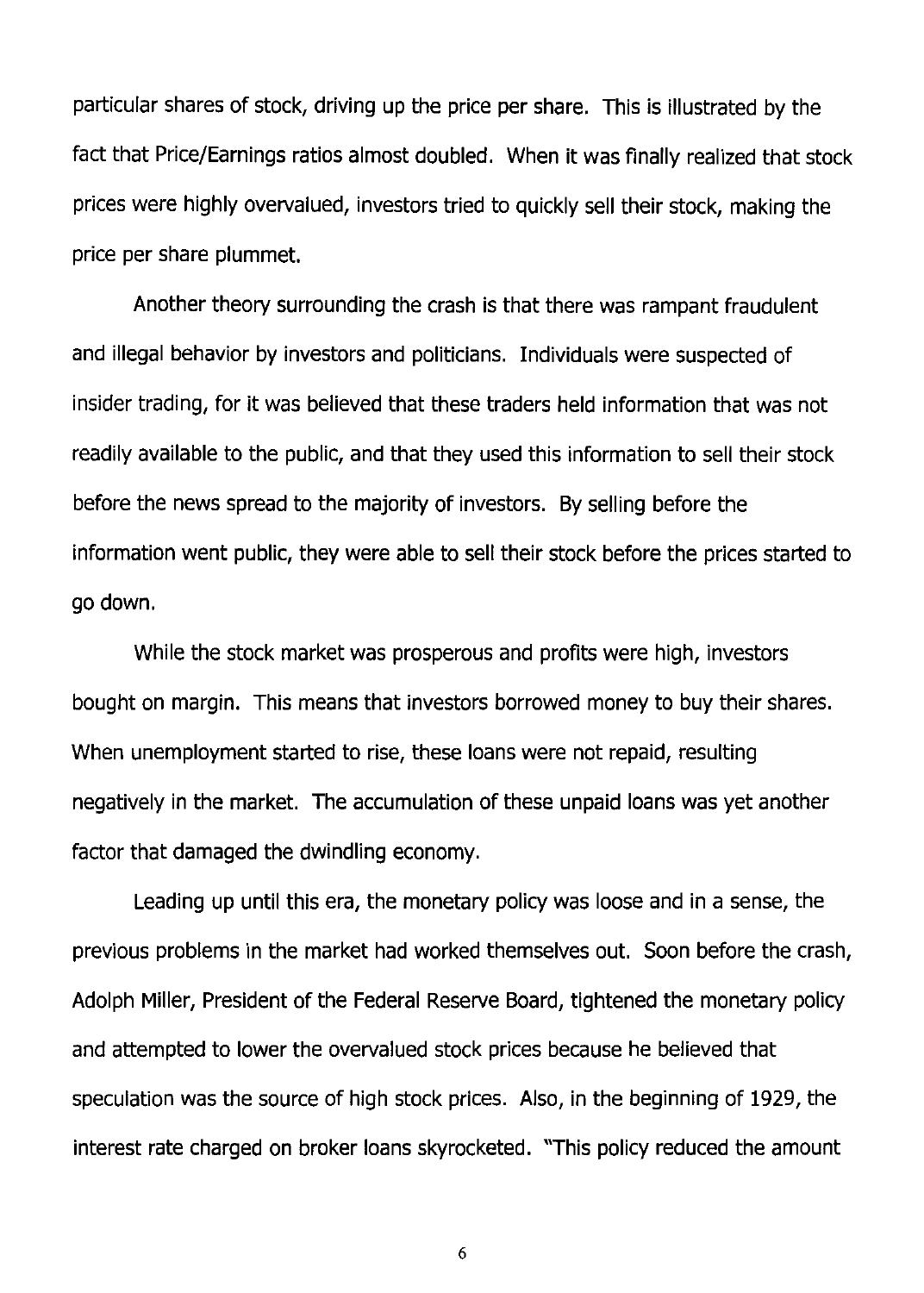of broker loans that originated from banks and lowered the liquidity of non-financial and other corporations that financed brokers and dealers" (Young 72).

Leading up to the 1929 crash, there was a strong craze to invest in the stock market. The reasoning from investors to join the bandwagon was that stock dividends were high and people found themselves earning healthy quarterly payments. Prior to 1928, average annual salaries and earnings were high and there was a surplus of income. Even individual industries had high profits and wanted a share of the pie. The monetary policy was loose and that enabled investors to take out loans with low interest rates to invest in the market. The last reason for the craze to invest in the 1920's was that things were only looking better as time passed. The economic boom was expected to continue. During the times leading into the crash, the rich became richer more quickly than the poor became poorer. They were wrong. As it was once said, "all good things must come to an end."

A change in currency may have upstirred confusion among traders. "The advent of World War I disrupted and rended this economic idyll, and it was never to return. In the first place, all of the major countries financed the massive war effort through an equally massive inflation, which meant that every country except the United States, even including Great Britain, was forced to go off the gold standard, since they could no longer hope to redeem their currency obligations in gold." This theory, though, has little evidence to support it (Rothbard 80).

One last theory surrounding the crash was that soon before the crash, public officials continuously emphasized and publicly stated that the market was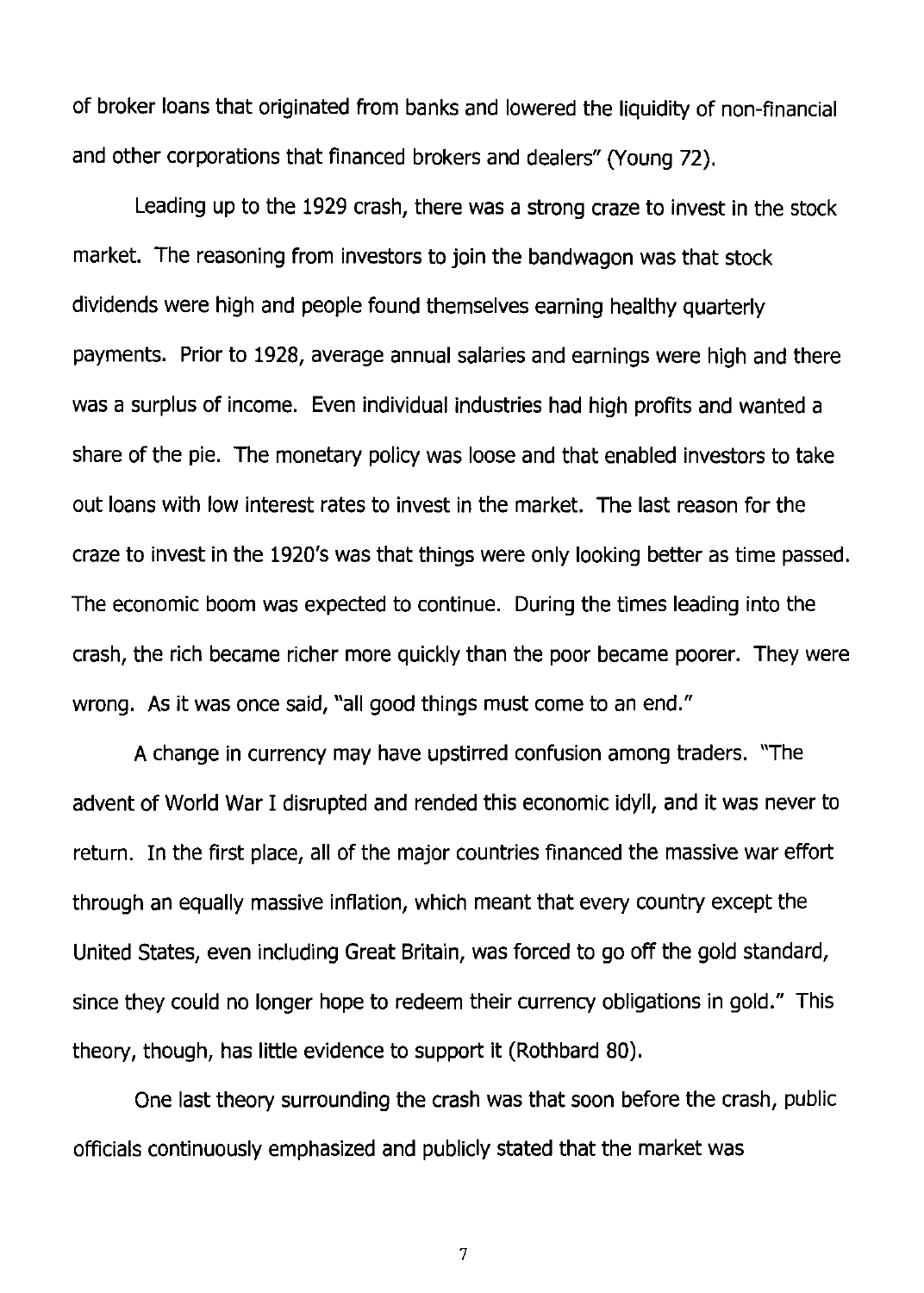overvalued. Because this mentality was embedded in the minds of investors, this made them very nervous and may have motivated them to sell their shares in haste. Even though the President of the United States, Herbert Hoover, attempted to calm the public and reinforce that he was taking extreme measures to correct the problem, the public was not ready to listen and calmly trade. They wanted out quickly instead (Young 105).

#### **Reactions to the Crash**

There was heavy criticism of the Federal Reserve after the crash. Many investors believed that the Fed did not respond quickly enough to the instability of the market. The actions of the Fed included lowering the interest rate two full percentages, from 6% to 4%, in the five months following the crash. In New York, the largest commercial bank sector in the United States, commercial banks made loans to securities dealers and brokers, which provided liquidity those who financed them before the crash. From February 1930 until 1932, the monetary policy became unclear to investors. Government securities purchases declined in the open market, reducing the liquidity that was previously strived for. Interest rates increased twice in 1932, an action that was unexplained by many. This act made loans more expensive to finance and cut down further on dwindling consumption levels in the U.s. The worst act, as viewed by many, was the fact that the money supply dropped 31% between 1929 and 1933 (Young 46).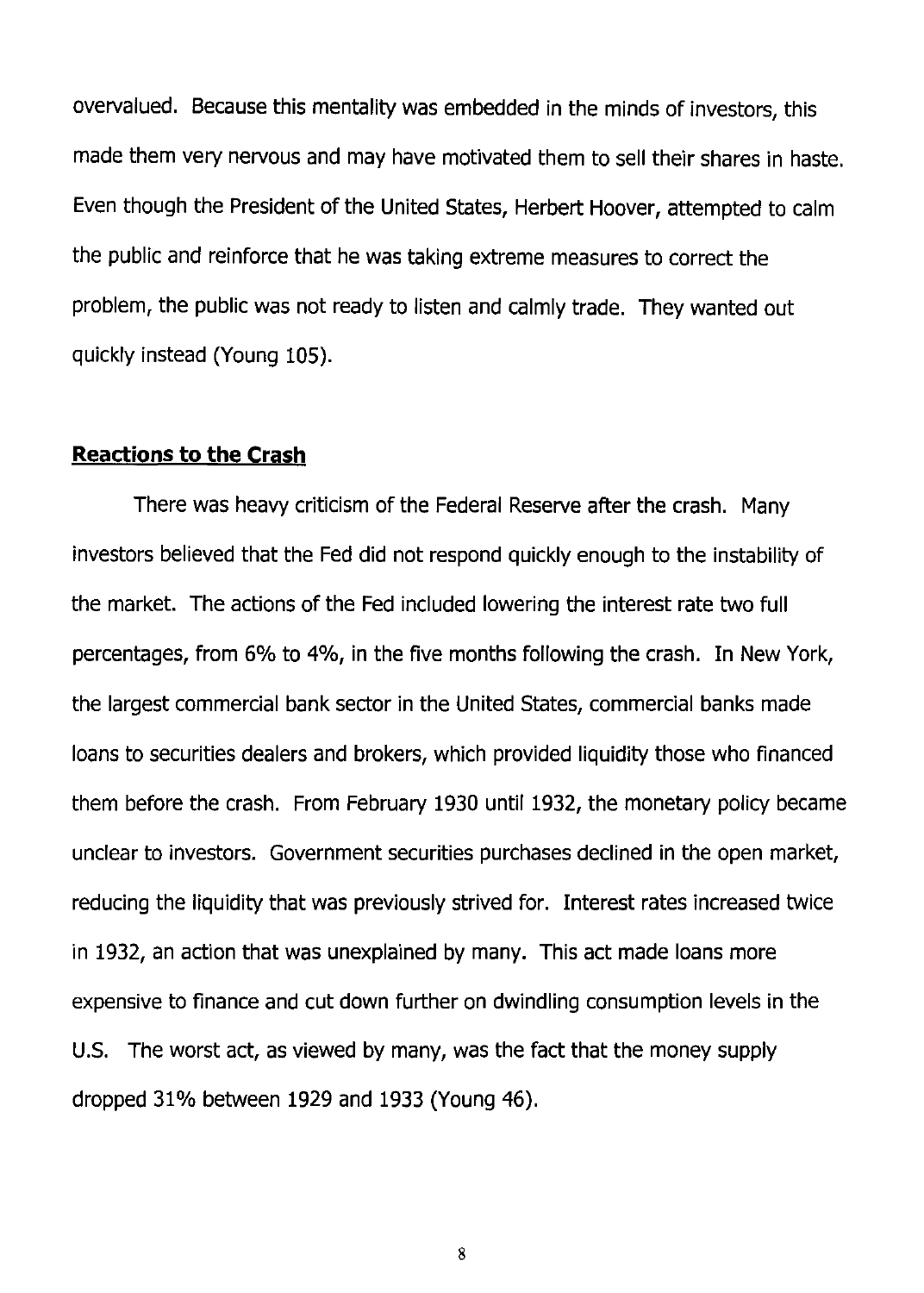Throughout history, it has been well known that the Great Depression soon followed the 1929 stock market crash. During this time, domestic production dropped by an estimated 50% and unemployment was at a high of 30%. The overall price levels dropped by about 30-35%. Living conditions were comparable to present-day African countries. It was not until 1939 that light was seen at the end of this horrific decade and conditions began to improve. The United States left this era a little wiser and with a new government entity, known as the Securities and Exchange Commission, which set guidelines and rules about securities buying, selling, and trading. This entity will be described later in the thesis. Also created was the Glass-Steagall Act, which separated commercial and investments banking, which was created to avoid another bank run.

Did the Securities Exchange Commission eliminate all major crashes from that point on? Unfortunately, no it did not. There would be other crashes to come...

#### **The 1987 Crash**

With more than fifty years of relative tranquility in the stock markets, the 1987 crash again shook an investment-crazed society. Black Monday, known as the day of the 1987 crash, sent not only domestic markets, but also international markets into a tornadic spin. The financial stability of the United States was in question, not to mention the government, Federal Reserve, brokers and traders, and individual investors.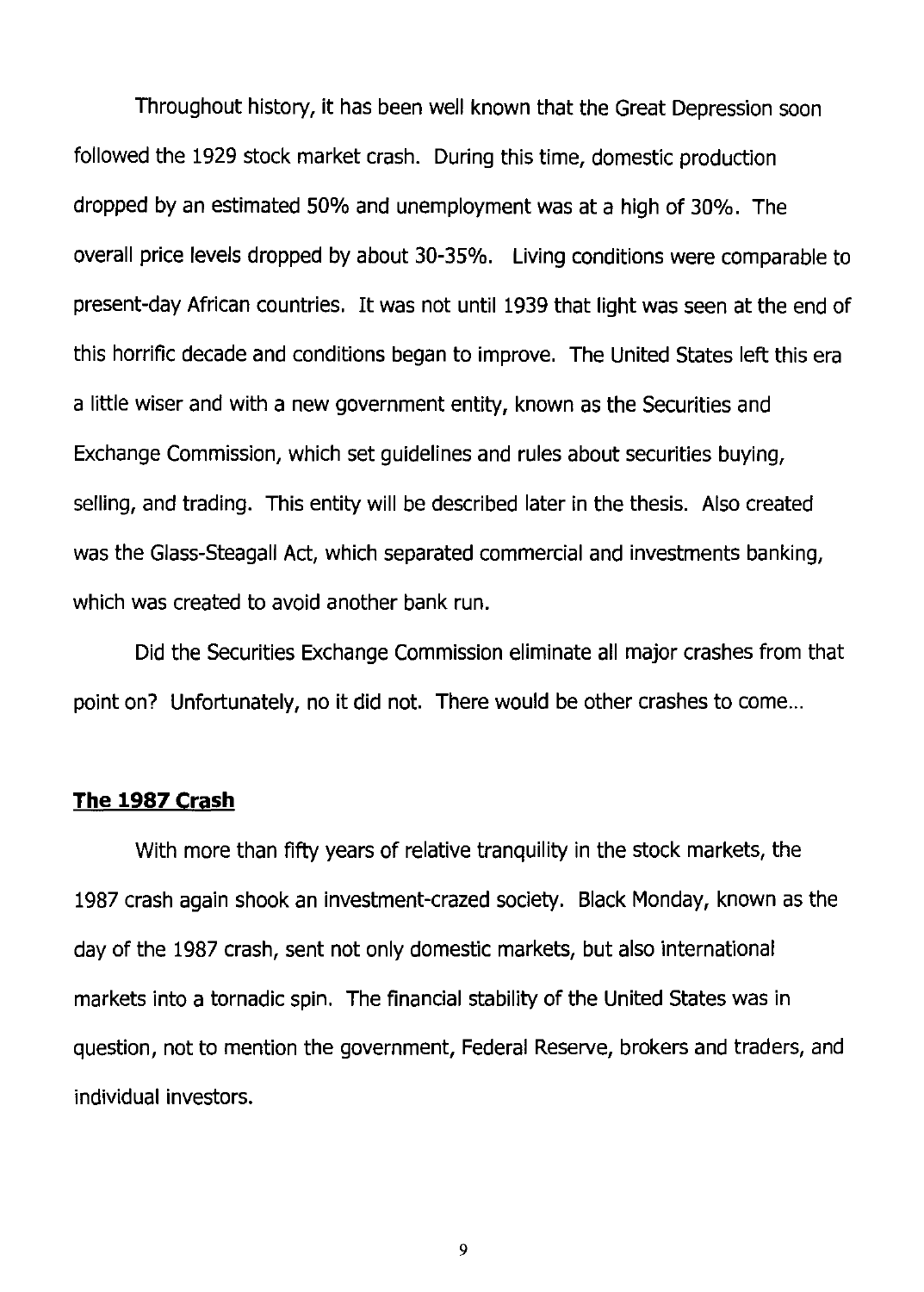A week prior to Black Monday, major indexes of market valuation in the United States dropped 30 percent or more. For the next four months, they were often subject to moderately large daily variation. On October  $19<sup>th</sup>$ , the Dow Jones Industrial Average fell from 2,246 points to 1,738 points, losing about 22.6% of its value. In one week's time, the average plummeted by almost one third, with an overall loss of approximately one trillion dollars. This marked the end of a five-year bull run, which indicates that markets are trending positively, with the average value rising from 776.92 in August 1982 to a high of 2,722.42 points in August 1987. The day after Black Monday, the Dow Jones experienced gains of 102.27 points, which was the largest upward single day jump of history to that date (Young 83).

With better technology present than in 1929, the destruction was calculated almost immediately and broadcast nationally. Brokers, traders, account executives, and individual traders across the country committed suicide because their life savings and investments were gone and serious participants viewed themselves as failures. Again, margin purchases worsened the losses of many, and thousands of investors could not cover their margins. They then not only lost their savings, but also owed a great deal of money.

On August 25, 1987, the Dow Jones rose 25 points in one day, setting a record of fifty-six times to do so in a year. Since May of that year, the average had risen 500 points, an average of 100 points per month. This would be the last day of such jumps. The next day, the average went down by 83 points, closing at 2,663, which was still very high at that time. The Dow continued to decline for the next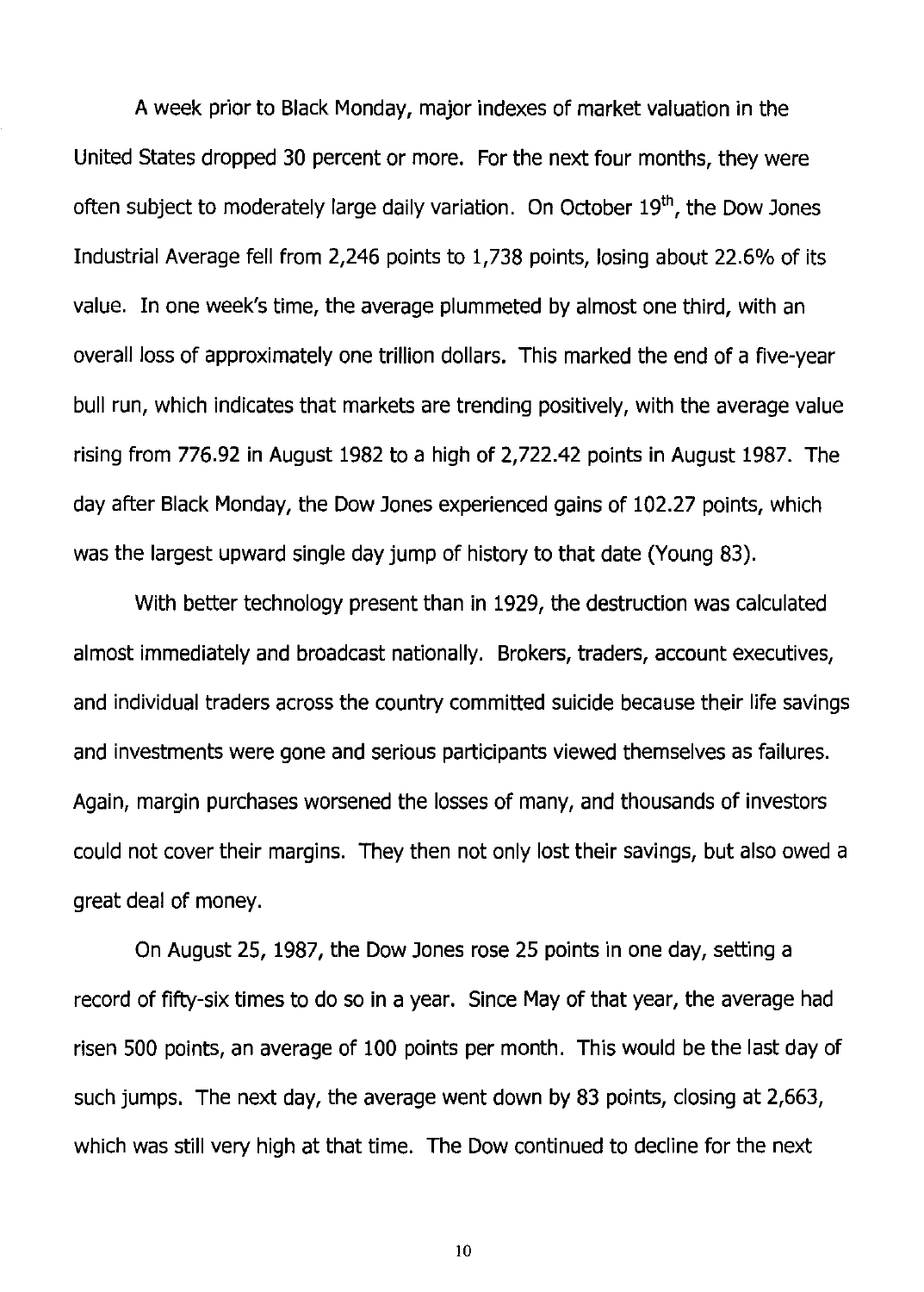week. It was at this time that John Kenneth Galbraith formed a theory that the market was heading in the same direction as the 1929 crash. He was about to become an even more esteemed author and philosopher (Sobel 429).

#### **Theories Explaining 1987 Crash**

As was the case in 1929, not one single event led to the 1987 crash, but a series of events. Likely theories of this particular crash are as follows.

Technology, usually seen as a wonderful tool, worked against the stock market during this crash. Many computers are preprogrammed to issue a sell order once the Dow Jones reaches a certain average. When the Dow Jones Industrial Average dropped on October  $19<sup>th</sup>$ , hundreds of computers recognized the average dropping below a predetermined amount and automatically issued sell orders. (This is also the case when stock prices are rising. The computers will issue buy orders when the market reaches a predetermined point). When the computers issued these orders, the Dow was overwhelmed and that, in turn, made the market drop even more. With the computers handling very large volumes, each computer could potentially jolt the market.

Computers also enabled the easy manipulation and configuration of data quickly. Data analysis was almost immediate. When the chaotic behavior started, the data configured immediately reflected this, and was conveyed to investors. These investors quickly tried to sell their securities, furthering the mad rush to sell. The moral of the point was that quickness of sales was vital.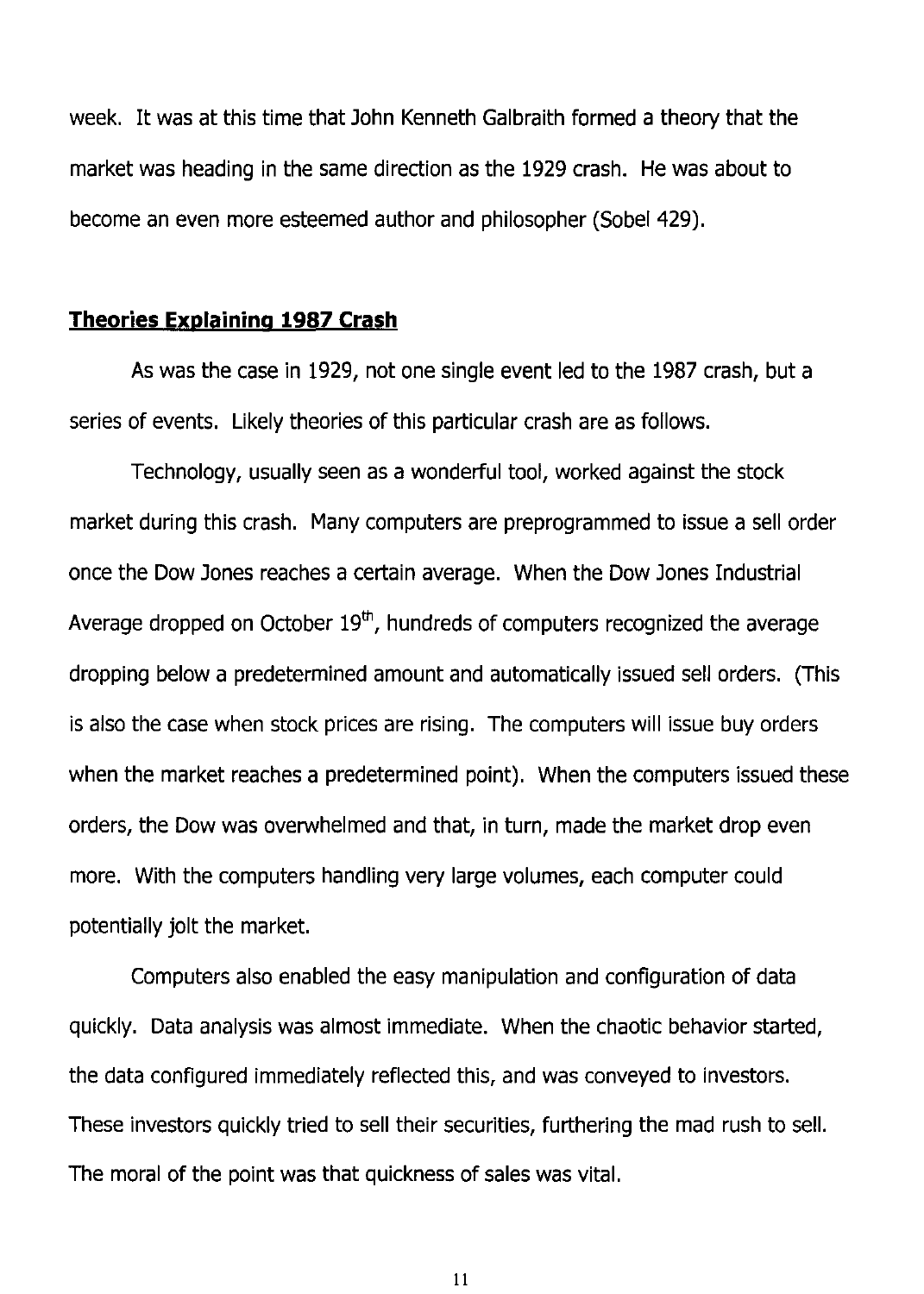During the crash, the trading of many securities was temporarily terminated because there was an extreme volume of orders being placed, the majority being sell orders. Since there were no buyers available, trading was halted. This eliminated all liquidity in certain sectors of the market. "This insufficient liquidity may have had a significant effect on the size of the price drop, since investors had overestimated the amount of liquidity" (Sobel 318). The loss of liquidity made prices of shares drop even more, for no wise investor would purchase in illiquid security.

During the third quarter of 1987, there was an abnormal amount of trading and budget deficits. Large deficits may have led investors to believe that the country was in financial distress and that a crash was inevitable. This would have motivated these investors to pull their assets from the market, starting the mad rush to withdraw money before other investors caught on to the general idea and jumped on the bandwagon.

As was the case in 1929, many investors and analysts believed that the market was extremely overvalued. They claimed that Price/Earning ratios and Price/Dividend ratios were too high. Once this was discussed, others speculated that this was the case and tried to get out before others realized the same thing.

Withdrawing money prior to and during the 1987 crash was very similar to the bank runs of 1929. Investors in 1987 wanted to sell their securities before everyone else did, hence, before the prices started to drop, in order to minimize losses. In 1929, investors wanted to be the first in line at the bank to withdraw their money before the bank ran out of money. "History does not repeat itself, but it rhymes,"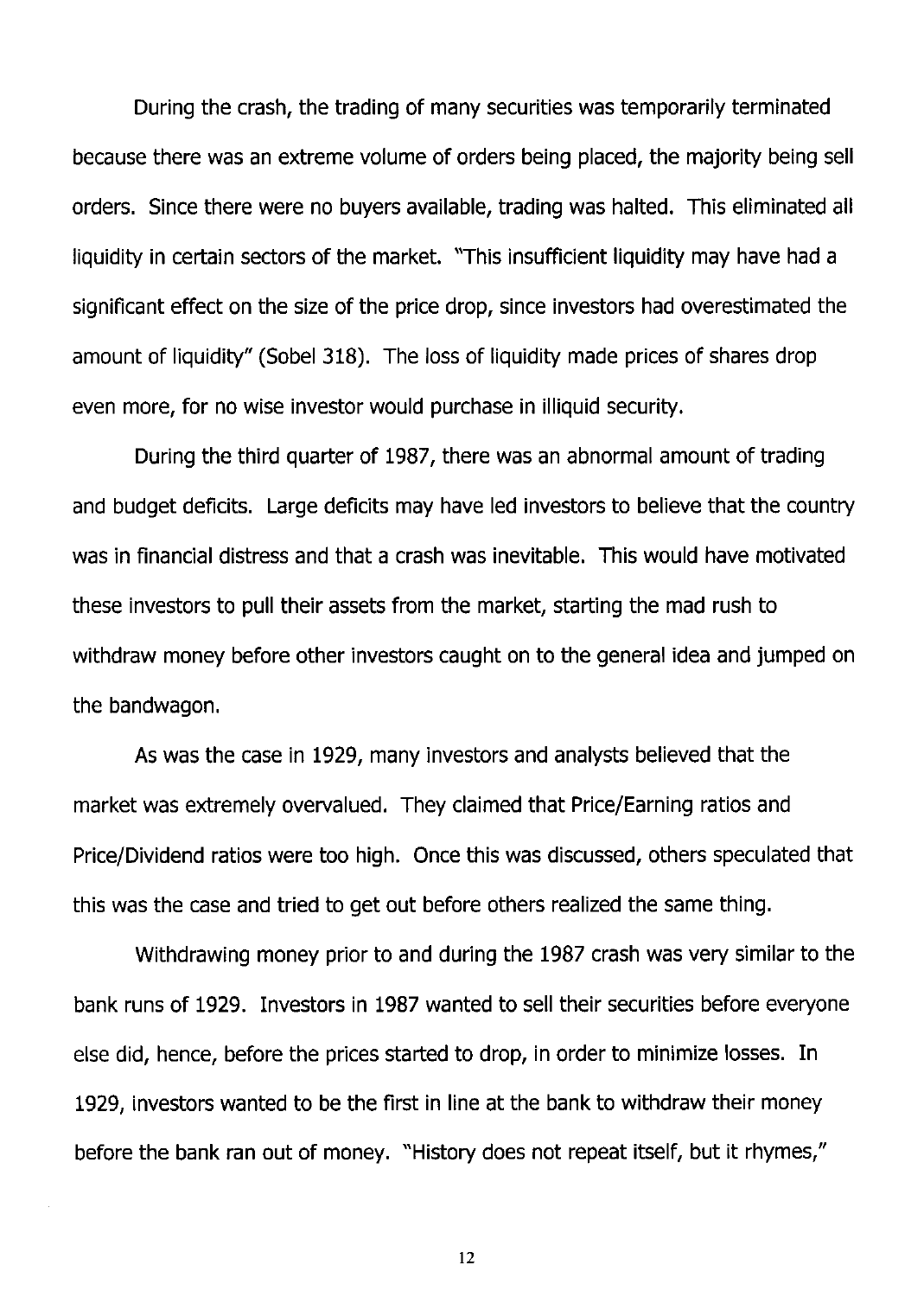once said Mark Twain (Sobel 431). These two crashes illustrated that speed was the key to minimizing losses.

#### **Reactions to the Crash**

In the days after the crash, the U.S. central bank purchased \$2.2 billion in government securities from investors to pump money back into the market for added liquidity. The Federal Reserve also provided help to commercial banks by making a discount window available when reserve needs were demanding. Alan Greenspan, a financial wizard, calmed the public by making announcements that the "Federal Reserve would serve as a source of liquidity to support the economic and financial system" (Young 105). Interest rates on short- and long-term securities to further support liquidity, including the federal funds rate, dropped by 179 basis points in the months following the crash. Banks increased lending to securities firms in the week after Black Monday to finance the inventories of securities accumulated by their customers' sell orders.

These actions, along with the presence of the Securities Exchange Commission and the sympathetic Federal Reserve, allowed for a very quick recovery period, one much shorter than the recovery period of the 1929 crash. Another Great Depression was avoided due to the securitization of bank deposits. Another major success was that the day after the crash, the market rebounded nicely. One last factor that heavily influenced the recovery was that many domestic corporations repurchased a portion of their outstanding shares in attempt to maintain share price.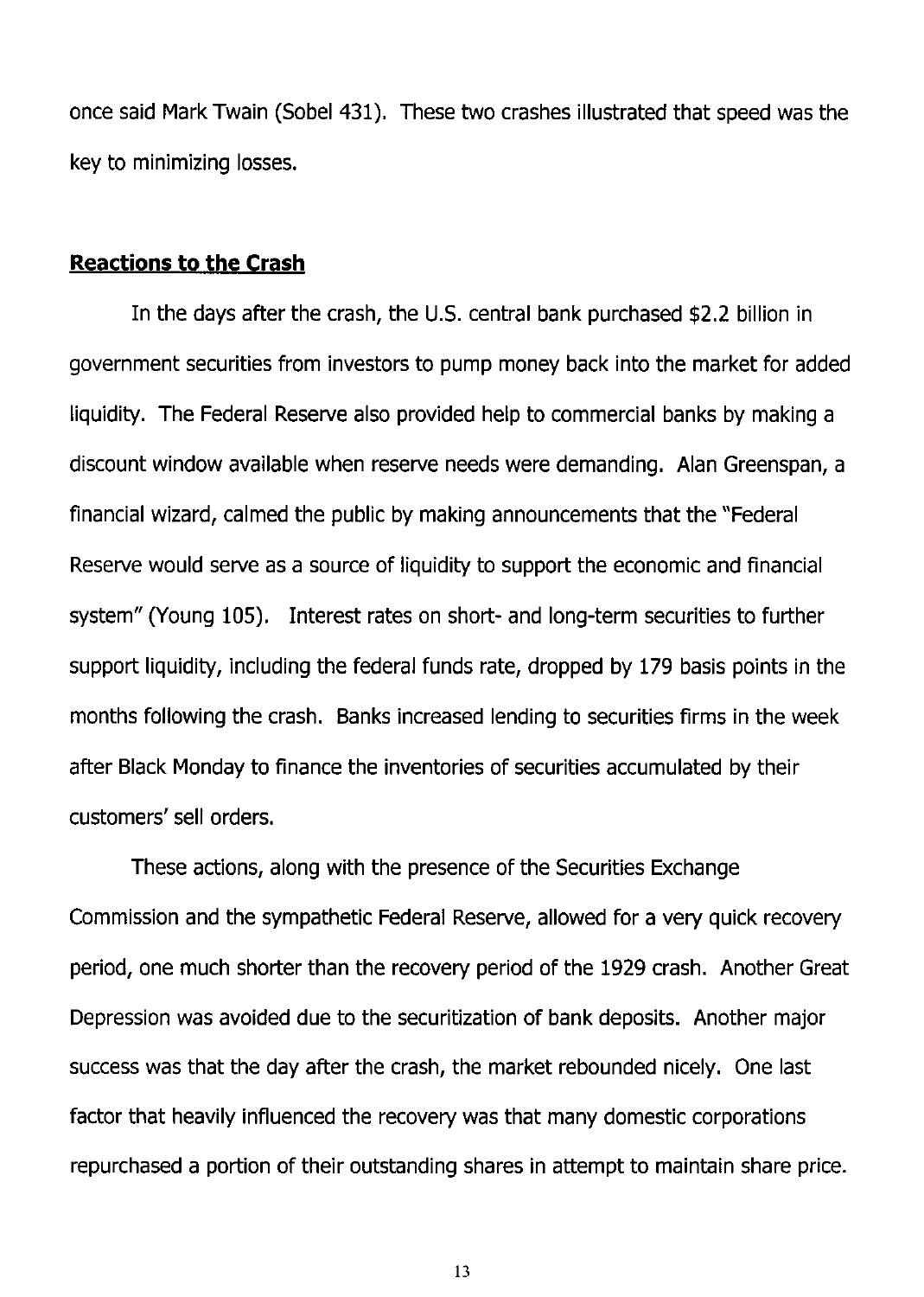These corporations felt that any reduction in price per share was unnecessary and that a drop would not properly represent the value of a share. Buying back stock also signaled that these corporations were secure about their companies and that the companies themselves were not in financial danger (Young 37).

After the 1987 crash, there were measures taken to prevent another crash in the future. Circuit breakers, which will be discussed later in the paper, were created to smooth strong market volatility. Even this tool could not calm investors when tragedy struck our country in 2001.

#### **Other Observations of the Crash**

The 1987 crash could have been significantly worse had a financial tool not been placed into effect not long before the crash. Eastman Kodak, IBM, Minnesota Mining, Goodyear, Philip Morris, Primerica, Sears, Union Carbide, Westinghouse, and Woolworth's shares were all taken off the market for trade within fifteen minutes of each other. This act is known as a trading halt. This started around 11:15 a.m. on the day of the crash. All of the listed stocks were components of the Dow Jones Industrial Average and might have hindered the average even more had they continued to trade that day. Merck shares had halted trade earlier in the morning at 9:52 a.m. and Dupont had not even opened for trading yet that day. Merck ad Dupont alone accounted for about 19% of the average's value, while a combination of all listed companies listed above would have amounted to 36% of the total value of the Dow Jones. These major players would have worsened conditions a great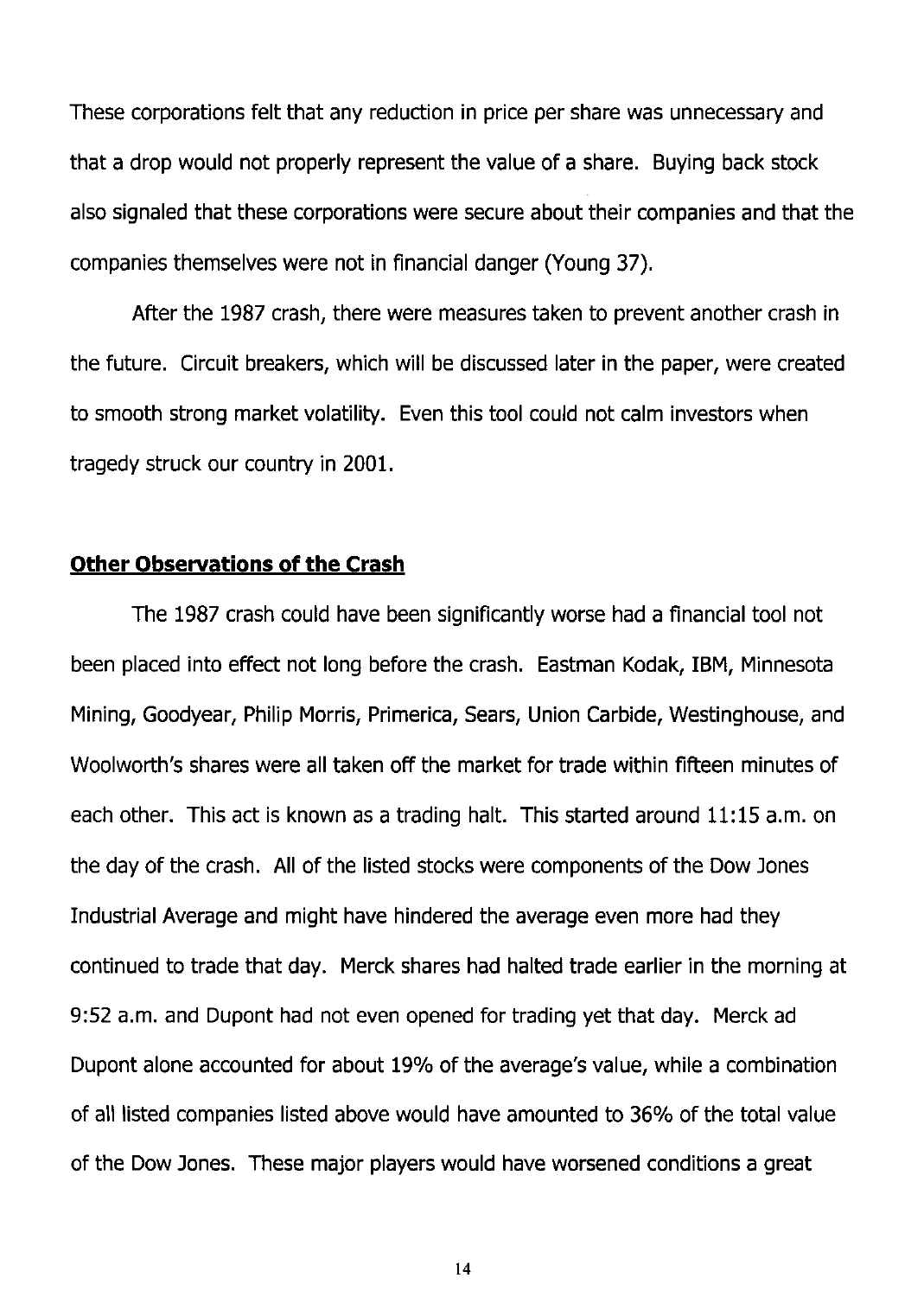deal more had they remained on the market for trade. Trading halts proved to be a success that day (Metz 195).

The market conditions of 1987 have been compared to the "tulip craze" that hit Holland in the seventeenth century. Tulips were very popular and extremely high in demand at this time. As more and more requested the blooming tulip, the price increased to an absurd level. People were willing to spend several hundred dollars (calculated to represent present-day U.S. dollars) for one tulip plant (Miller 90). The stock market was comparable to a tulip market in the 1980's. The early and mid-1980's had seen great growth and prosperity in the stock market. It was seen as a quick (and legal) way to get rich, with few perceived risks. More and more people jumped on the bandwagon and started to buy shares in companies they had not even heard of, but bought them because they heard a quip about further growth. People did not even know what the companies that they had partial ownership in even produced or sold.

Since many small-time investors were buying shares, the share prices began to rise. The majority of time, when a share price rises, it is due to the company making a positive public announcement about the standing of the company, new developments, or further growth. No such announcements had been made about the majority of stocks that had experienced major growth in price. These prices were heavily inflated. Investors started to realize this and sell their shares before others realized this also. Soon, everyone jumped on the selling bandwagon and prices plummeted (Miller 90).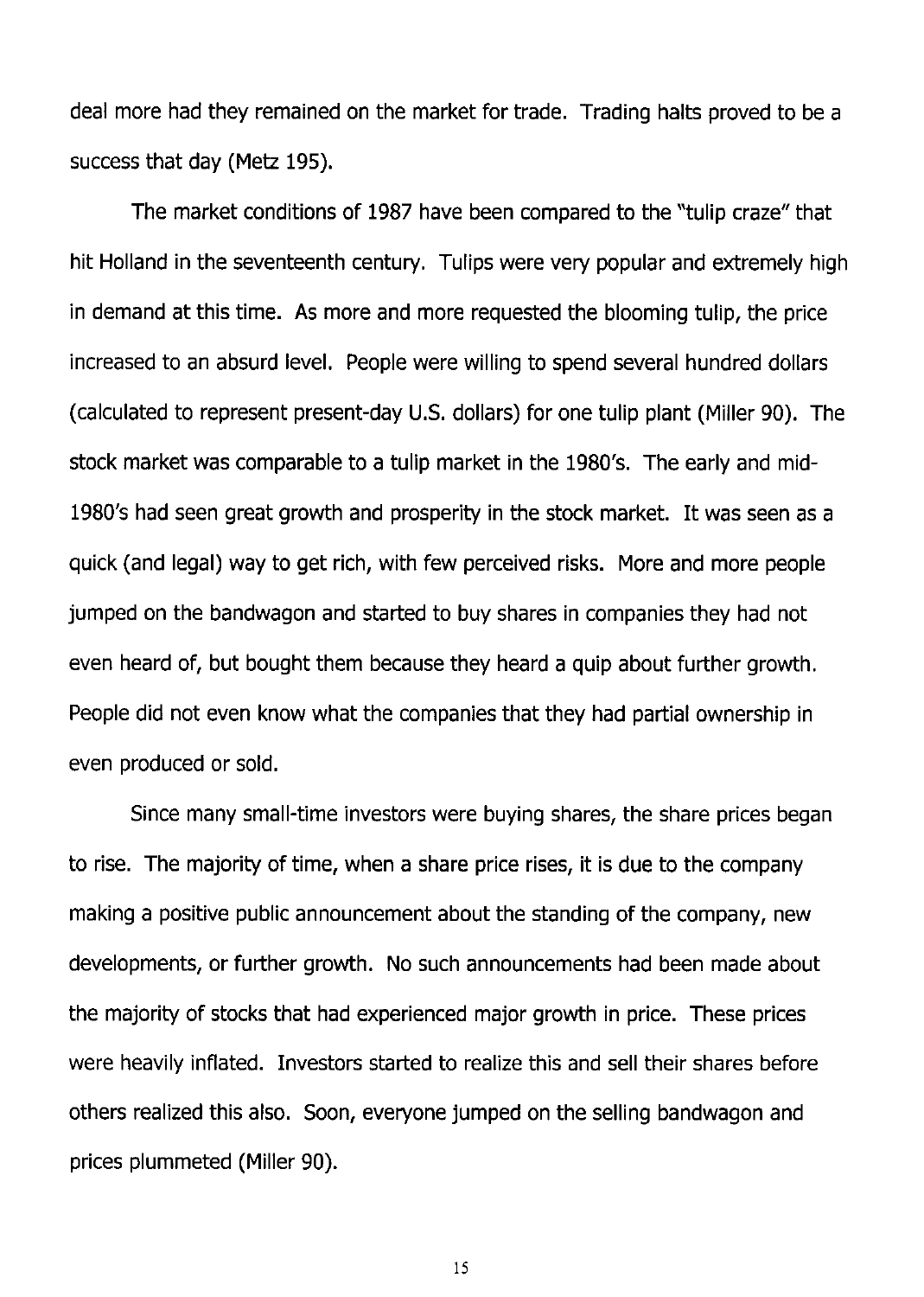#### **The 2001 Crash**

During the early hours of September 11, 2001, a group of well known terrorists that had struck the United States in the past made another strike upon the World Trade Center and Pentagon with passenger planes. Terrorists overtook four passenger planes that were to travel across the country and flew one into each of the World Trade Center towers, one into the Pentagon, and the last was deemed to have been on its way to the White House. This last plane crashed in rural Pennsylvania. Over three thousand innocent civilians lost their lives that day and the nation was struck by surprise.

The New York Stock Exchange was closed from September  $11<sup>th</sup>$  until the  $17<sup>th</sup>$ . When trading resumed on the following Monday, the Dow Jones Industrial Average fell 673 points (around 7%) and closed at  $8,926.65$ . Most of this loss, 550 points, came within the first hour of trading. After that crucial hour, trading leveled off and values and volumes calmed. Similarly, the S&P 500 lost 5%, or 53.62 points, and the NASDAQ lost 6.8%, or 115.66 points. This day marked the largest one-day point loss ever. Since the volumes were high, this day did not mark the largest percentage loss ever, for the percent losses were not as high as those in 1929 and 1987 (Schroeder).

It has been heavily debated whether or not the 2001 market decline could be labeled as an actual crash. What constitutes a crash? Indisputably, the crashes of 1929 and 1987 were indeed crashes, for the markets in both cases declined significantly not only on one particular day, but also, the days leading up to the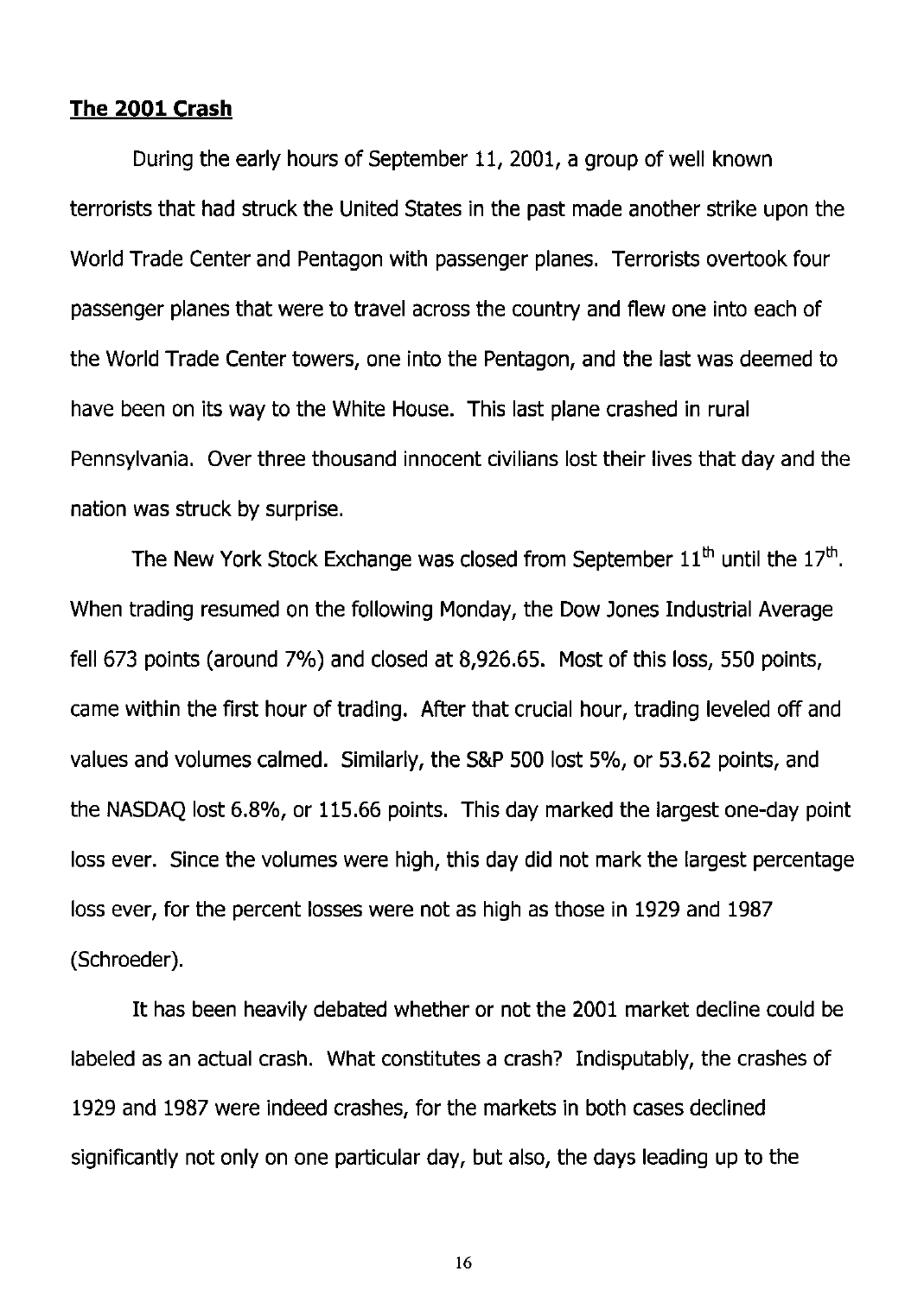major decline. When evaluating the 2001 "crash," it has some gray area. The markets never opened on the catastrophic day, yet when the markets did open, there was a significant decline in value. The first day trading reopened, there were 2.4 billion shares traded on the New York Stock Exchange, with a loss of 7.1 %. During the following two days, the market declined another 1.8%, falling to the level that it was December 14, 1998 (Schroeder). It is in the opinion of many, including John Francis of Stanford University, that this was a significant enough decline to be classified as a "crash" (Schroeder).

The market was closed from September  $11<sup>th</sup>$  until the following Monday, September  $17<sup>th</sup>$ . The market never opened on that fateful day, for the attacks started soon before trading was to open. The tool used to close the market is known as a circuit breaker, which will be discussed later. The last time the market shut down for more than two consecutive days was in 1914, when the market was closed for near five months as a result of World War I. This was because millions of civilians, investors, and traders were in Europe fighting in the war and few were at home trading (Schroeder). The last time the market was shut down due to direct physical damage was in 1835 during the New York City fire. Government securities trading resumed after two days of being closed, the majority of share trading was delayed until the following Monday.

Overseas, while the U.s. markets were closed, the day after the attack European blue chips dropped 6.1%, British stocks fell by 5.7%, French stocks by 7.4%, and German stocks by 8.5%. The news of the attacks sent the global markets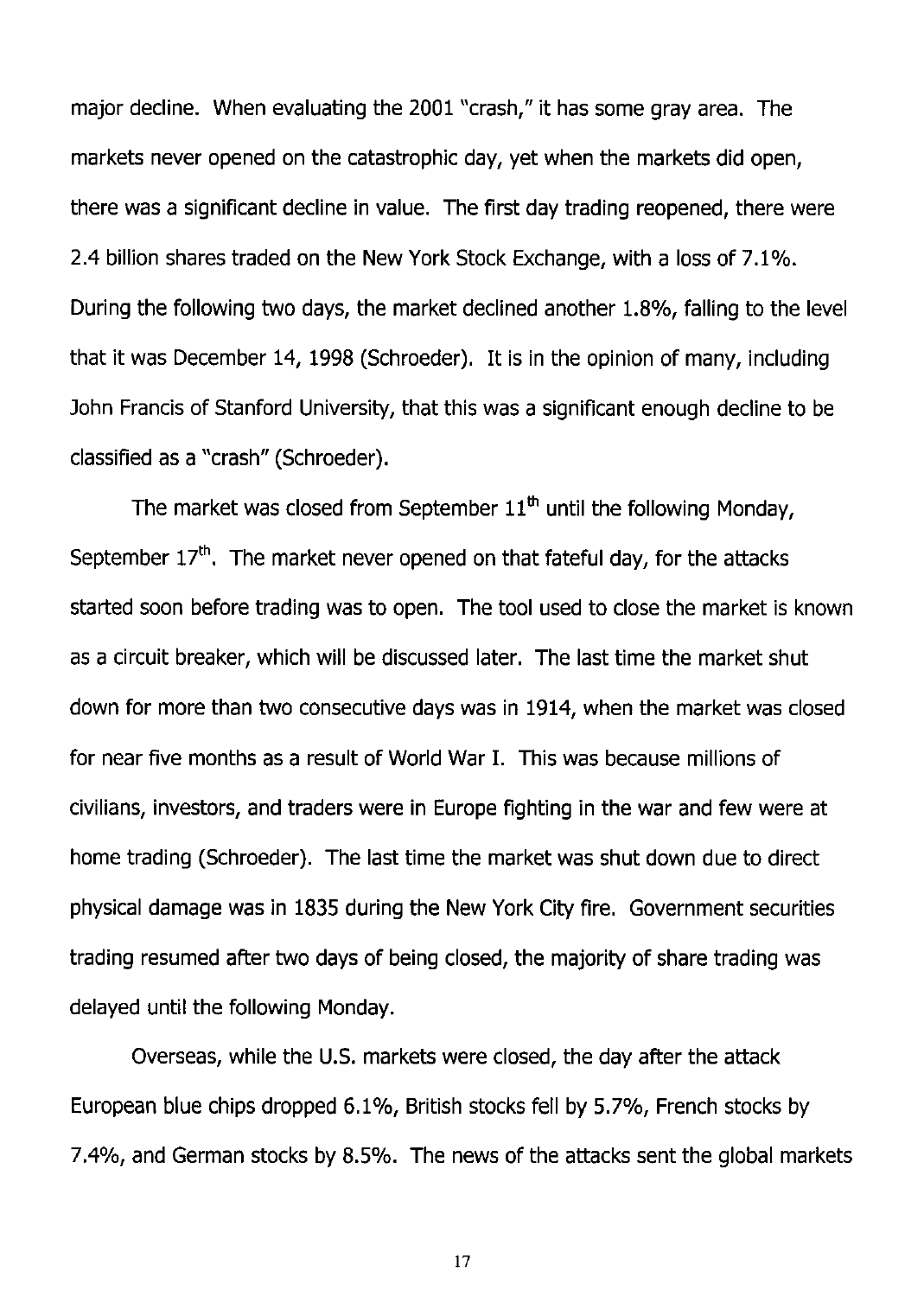into shock, and the immediate future was unclear, even for foreign markets. The majority of foreign and domestic commodities (except oil) fell in price, and the big winner the week of the attack was gold. Gold is notorious for being in demand when unusual disasters or catastrophes occur.

After the markets resumed trading the following Monday, another big winner was in the category of defense mechanisms, such as sophisticated weapons and military transportation. It was no surprise that the stocks that were hit the hardest were those of airline companies. American Airlines lost around 43%, while United Airlines lost around 40%. Other areas of disaster came in the insurance industry. Life, property, and casualty insurance companies will be losing billions of dollars to reimburse the families of those lost in the attacks, and to cover the structural damage of the Pentagon and rebuilding of the World Trade Center (Schroeder).

The Federal Reserve promised to pump money into the economy and provide efficient cash. There was an initial fear that banks would be in danger if another bank run occurred. Fortunately, this did not happen. The initial fear was that the market would plunge, for that is what happened in markets overseas. "The biggest worry is the short-term damage this terrorist crisis does to the U.S. economy, which was already bordering on recession," said Gary Dugan, a European equity strategist at J.P. Morgan in London. "There is huge risk-aversion spreading through the markets; people are just selling" (Schroeder). The Federal Reserve also slashed the federal funds rate by a half-percentage-point the day trading reopened. The goal was to instill confidence again in not only the market, but also, the economy.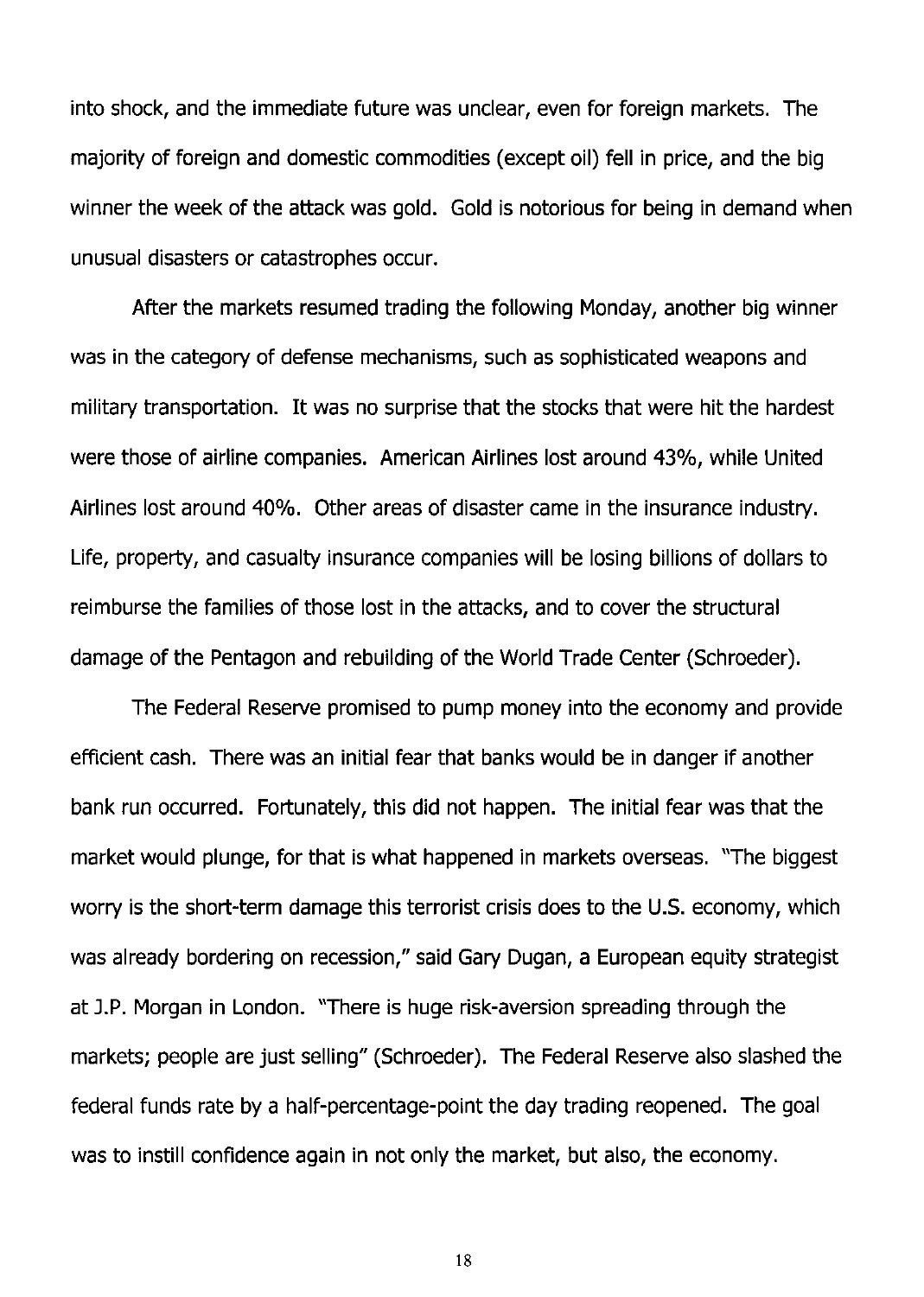Investors did not take this action positively, for this action is also a signal of a weak economy.

Right after the attack, hope was looking dim. "Past history suggests the stock market will likely tumble when it finally opens again for trading, but a rebound could follow. The Down Jones Industrial Average sank 2.9% the day after the Pearl Harbor bombing," according to a brokerage firm in St. Louis. "The U.S. stock market was in a bear market and the economy struggling at the time of Pearl Harbor, similar to its state before yesterday's surprise attack. The Dow average was down a full 9.7% three months after the Pearl Harbor attack" (Schroeder). There is a difference between these two instances, though. During the time of the Pearl Harbor attack, the U.s. population sensed worldly tension; yet last year's attack was nothing short of a surprise.

Besides trying to keep investors calm by prolonging the opening of the markets, opening the markets would have been near impossible. Thousands of New York Stock Exchange employees commute via subway to work. Part of one subway was destroyed; one that was near the World Trade Center. Opening would have been even more difficult without these employees, who found alternative routes to work in the days following the attack.

#### **Theories Explaining the 2001 Crash**

Without a doubt, the major cause of the 2001 crash was the terrorist attacks. Our unified nation lost over three thousand lives that day, and also lost a great deal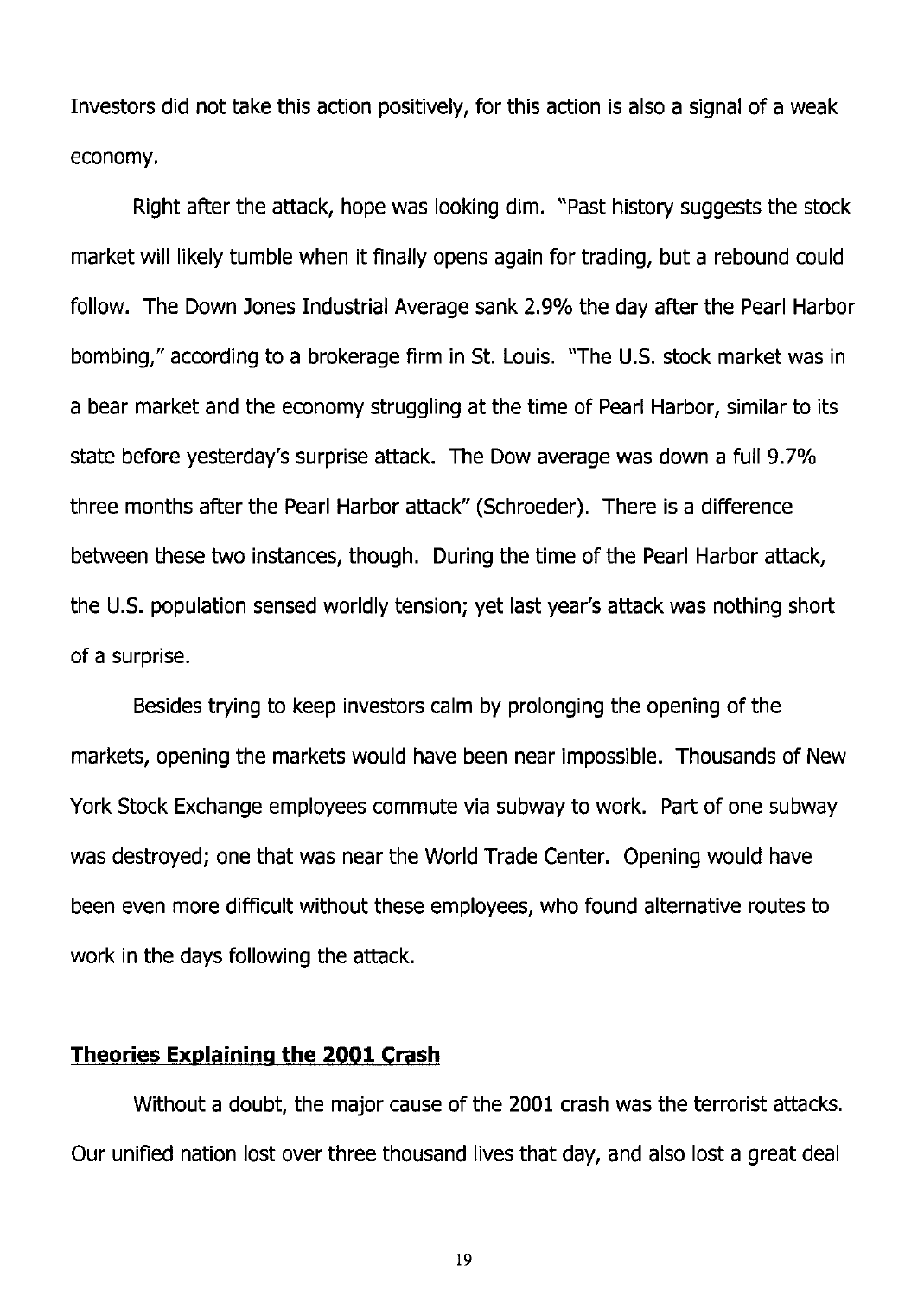of consumer and investor faith. Some believed that this was the start of the end and that the future looked very bleak. There was a great deal of irrational behavior and mentality that existed among the population. For example, gas prices rose from around \$1.20 to over \$2.00 per gallon that day in the Midwest, a commodity that was not immediately affected by the terrorist attacks. There were individuals whom quickly withdrew their savings from their banks and preferred to hold cash, rather than risk their money being dissolved in the event another bank run occur.

This kind of irrational behavior also carried over to the stock market. Since many other factors in the economy seemed uncertain, this questionable mentality applied to investing. Investors were unsure that their securities, stocks, and bonds were safe. Many would have immediately sold their securities had the market been open that day. This behavior has been present in the past. When the 1929 and 1987 crashes occurred, investors quickly wanted to sell their stocks and leave the market while prices were still high to minimize losses. Had the markets been open, the same would have occurred in this case. Uncertainty would have led investors to sell, and sell quickly, before the prices declined and losses mounted.

With the markets closed for four business days, the international markets first took the brunt of the shockwave and smoothed the ripples a great deal. Four days of the markets being closed calmed investors and leveled heightening emotions. Although there was still a great deal of trading the day the market reopened, many of the irrational investors turned rational and realized that selling their lifesavings was not the answer and held faith that this shock would pass. The ideal action to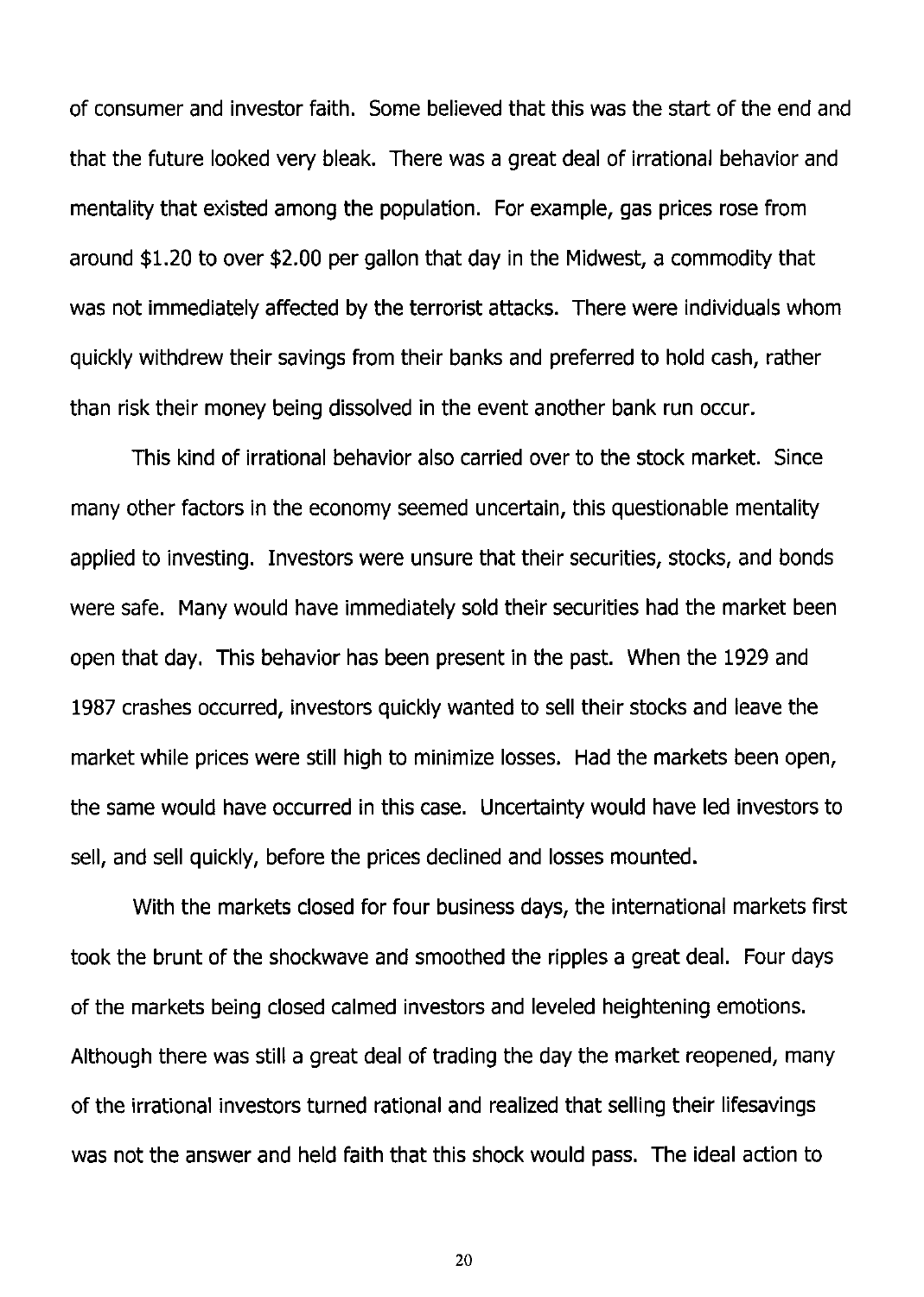take would be to hold their securities and trade again once emotions had further calmed.

Even before the attacks, the U.S. economy was headed downward. The nation experienced several consecutive quarters of negative growth and earnings and a recession appeared likely to many. The terrorist attacks came at a time of existing uncertainty and negativism in the economy. The attacks were deemed the last straw; the action that sent the economy into a definite recession, according to many.

## **Reactions to the Crash**

Although no new legislation was created after the 2001 crash, as was the Securities and Exchange Commission after the 1929 crash, nor any new financial tools, similar to circuit breakers that were created after the 1987 crash, the U.s. investors came out of the crash a little more experienced and rational. Such disasters cannot be predicted or prevented, nor can any action prior to such events. It is how the investment public reacts to such events that make investors a little wiser.

Currently, the market is still volatile. The market experiences both good and bad days, but in the year since the attacks, these changes have been bearable and investors have reacted calmly to such movements. Each of the discussed crashes has made investors wiser and more experienced. Tools and committees have been created to avoid major future crashes. It is unfortunate that such events make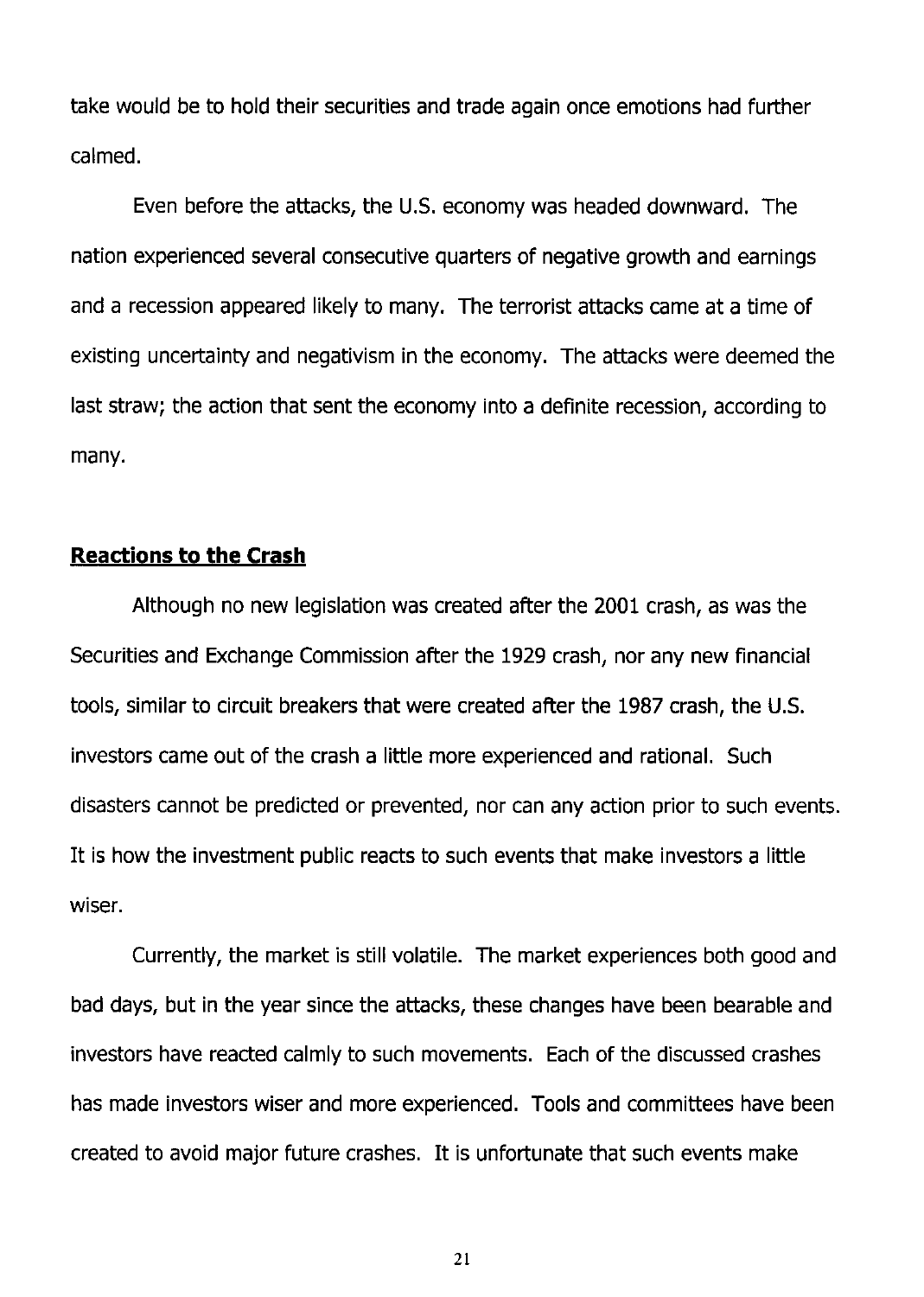investors wiser, but in the end, the market has always found a way to be profitable in the long-run and is a very popular way to invest. As always, investing in the stock market is still a gamble. The following descriptions, the Securities and Exchange Commission and circuit breakers, will further explain how markets have improved since the early beginnings of trading.

#### **The Securities and Exchange Commission**

The primary mission of the U.s. Securities and Exchange Commission (SEC) is to protect investors and maintain the integrity of the securities markets. The SEC was created in 1934 in answer to a growing need for regulation in the stock market. Prior to the 1929 stock market crash, there was little support for federal regulation in the stock market. When the walls came crumbling down in 1929, investors became aware that some type of regulation was needed in order to insure that such a horrific crash and depression would not take place again.

The Securities Act of 1933 has often been referred to as the "truth in securities law." The two objectives of this law are to require that investors receive information, financial and miscellaneous, concerning securities that are publicly up for sale and to prohibit deceit, misrepresentations, and other fraud in the sale of securities. The SEC was created a year later to enforce this act.

The SEC was granted authority over all aspects of the securities and trading industry. This includes the power and authority to register, regulate, and oversee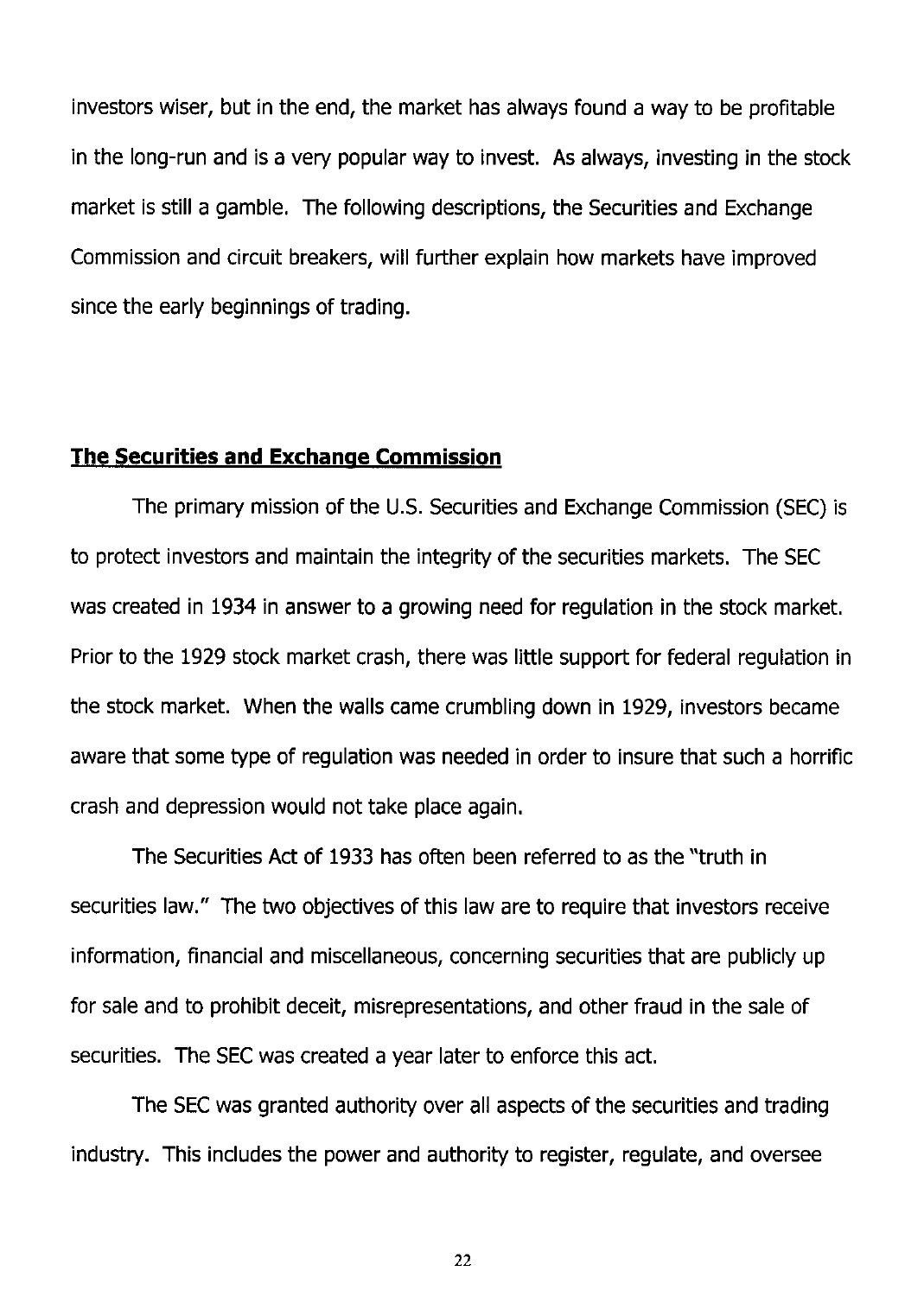brokerage firms, transfer agents, and clearing agencies as well as the nation's securities self regulatory organizations (SROs). Aside from individual stock exchange, the SEC also oversees broker-dealers, investment advisors, mutual funds, and public utility holding companies. The SEC works hand-in-hand with Congress, other federal departments and exchanges, stock exchanges, state securities regulators, and various private sector organizations.

The SEC requires that companies fulfill certain obligations. Any company with more than \$10 million in assets whose securities are held by 500 or more owners must file accurate annual reports and other financial data. Any data or supporting material used for shareholders' votes during shareholder meetings must be disclosed and published publicly. This information must disclose all facts concerning the issues that are to be voted upon. The SEC requires disclosure if any information by anyone seeking to acquire 5% or more of a company's securities through either direct purchase or tender offer. This is to prevent a takeover of a company. The SEC also prevents insider trading, which occurs when an individual uses nonpublic information for personal benefit in trading. Employees and their families are monitored in their trading. If an employee or family member makes a purchase or sale right before the announcement of crucial news, eyebrows are raised. This action would most likely be as a result of the investor possessing information before the public was aware of it.

There are four separate, yet unified, divisions of the SEC. The Division of Corporation Finance regulates the corporate disclosure of documents relating to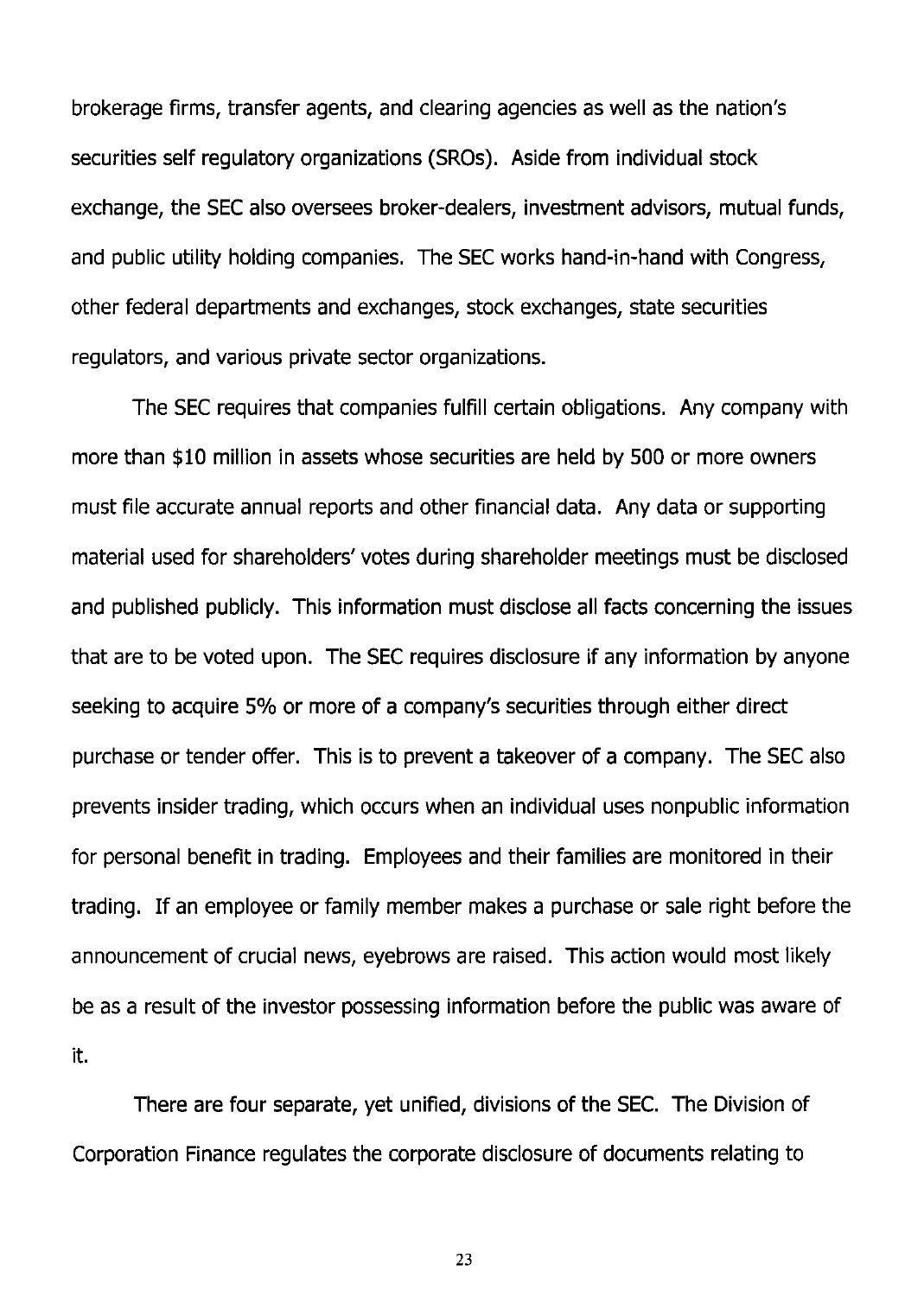financial data. The finance division reviews this data and looks for inconsistencies and false reporting. The documents required to be submitted include registration statements for first-time offered securities, annual and quarterly filings (such as 10-K and 10-Q filings), proxy materials distributed to shareholders before shareholder meetings, annual reports, tender offer documents, and filings for mergers or acquisitions. These documents enable investors to stay informed about the performance of the company and allow them to make accurate and proper decisions. All information for publicly traded securities that might be relevant to an investors' decision to trade must be disclosed, positive or negative. This division also interprets the Securities Act of 1933 and other acts that were created in that decade that relate to trading. Any accounting procedures must comply with the generally accepted accounting principles (GAAP). The finance division also determines what companies will be governed under the SEC and assists in registering them.

The Division of Market Regulation establishes, and maintains standards for fair, orderly, and efficient markets. It does this by regulating the major securities market participants: broker-dealer firms; self-regulatory organizations, which include the stock exchanges and the National Association of Securities Dealers, Municipal Securities Rulemaking Board, and clearing agencies; transfer agents; and securities information processors. This division oversees the Securities Investor Protection Corporation, which is an organization that insures the securities and cash in the customer accounts of member brokerage firms against any failure of those firms. The divisions responsibilities include: carrying out the Commission's financial integrity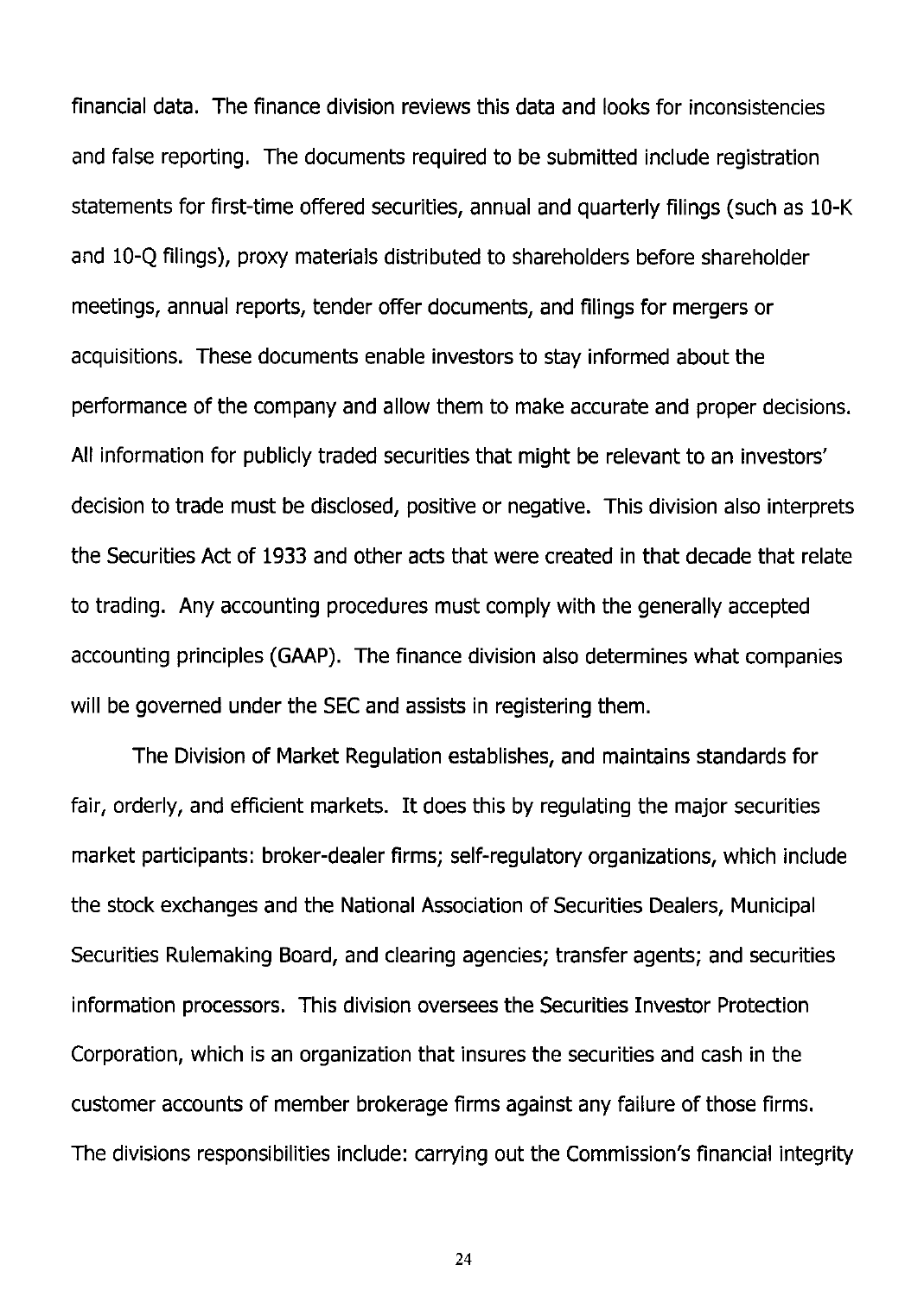program for broker-dealers, reviewing and approving any changes or amendments to existing rules of the SEC, establishing rules and interpreting rules on matters related to the operation of securities markets, and the surveillance of markets.

The third division of the SEC is the Division of Investment Management, the sector that oversees and regulates the \$15 trillion investment management industry and administers the securities laws affecting investment companies and investment advisers. This division works to improve disclosure and minimize risk for investors without imposing undue costs on regulated entities. The investment division interprets laws and regulations for the public and SEC inspection and enforcement staff, responds to no-action requests for exemptive relief, reviews investment companies and investment adviser filings, reviews enforcement matters that involve investment companies and/or advisers, and develops new rules and amendments to adapt regulatory structures to new circumstances.

The final division of the SEC is the Division of Enforcement, which investigates violations and suspected violations of securities laws, recommends Commission action when appropriate, and negotiates an appropriate settlement. The SEC possesses civil enforcement authority only, but it works closely with criminal law enforcement agencies when serious crimes are committed. All SEC investigations are conducted privately and extensive research is gathered. In major cases, a team is developed to solely concentrate on a single particular case. There are two kinds of action the SEC can take against violators, civil and administrative action. Civil action involves the SEC filing a complaint with a U.S. District Court describing the crime, the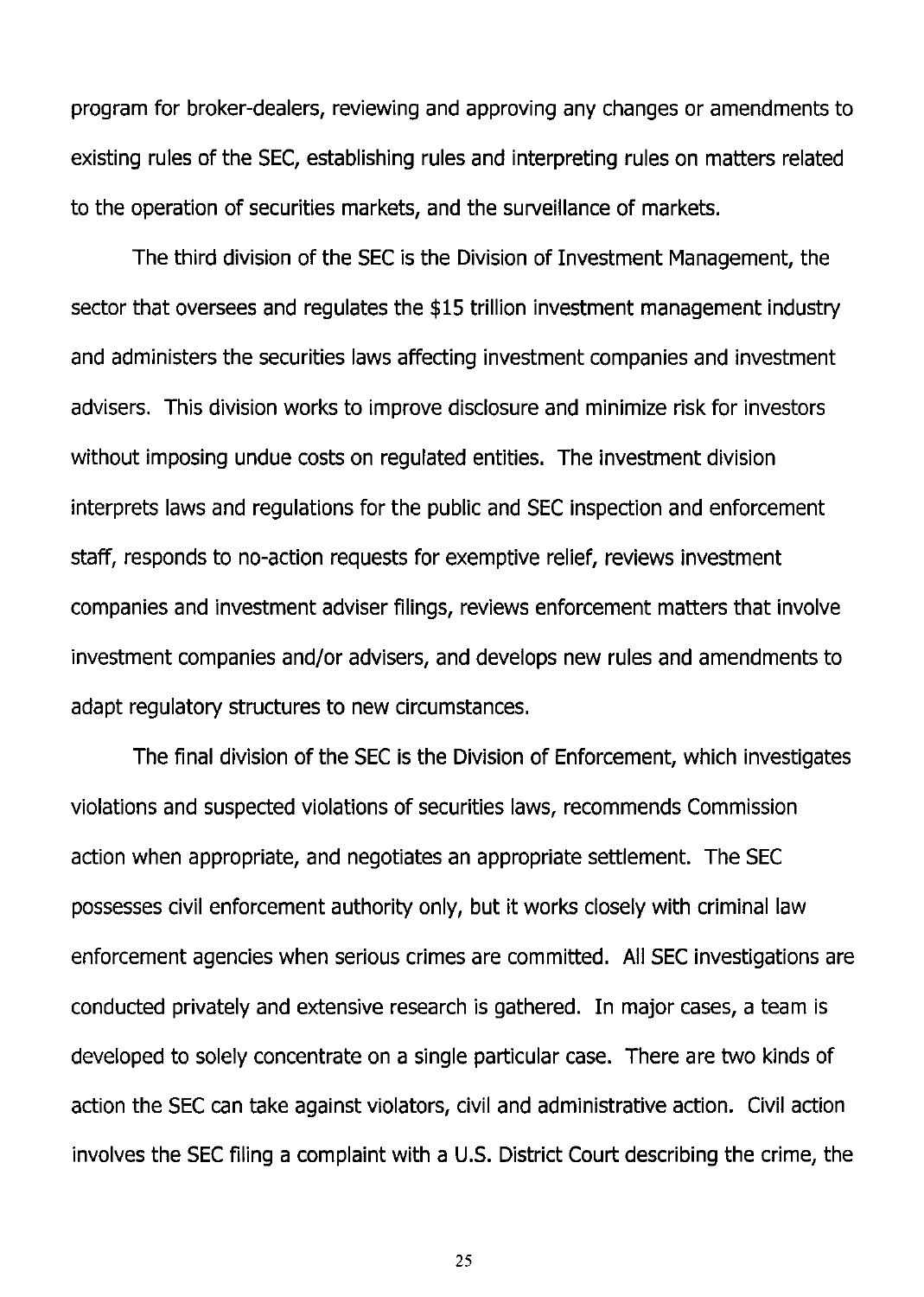court issues an order, which can involve audits and other arrangements, and the case is investigated with proper legal action and punishment if the suspect is found guilty. Administrative action proceedings are heard by an administrative law judge; an independent party from the SEC. This judge makes a decision on the guilt of the suspect and is authorized to give just punishment.

The SEC has regulated the stock market for just less than seventy years and has smoothed ripples, prevented volatility, provided structure, and prevented crimes such as fraud. Having a written set of rules has greatly added to the efficiency of the stock market and having such rules has enabled investors to know what actions are suitable and which ones are illegal when trading. Although the SEC has not prevented or corrected every glitch in the stock market, it has prevented many more from even forming. This government entity has structured the stock market and made it a fair and relatively reliable means to invest money. Although the market undergoes glitches under the SEC, the organization prevents many more from forming or occurring.

#### **Circuit Breakers**

A device used in the stock market that has proven to be very effective is a circuit breaker. This tool was created after the 1987 crash as a result in the huge drop in value of the stock market. This tool is almost like a cooling off phase, for the market is temporarily shut down while emotions calm and trading slows. This device will eliminate any single day plunges, for once the market crosses a predetermined calculated point, trading will halt for a specific time period.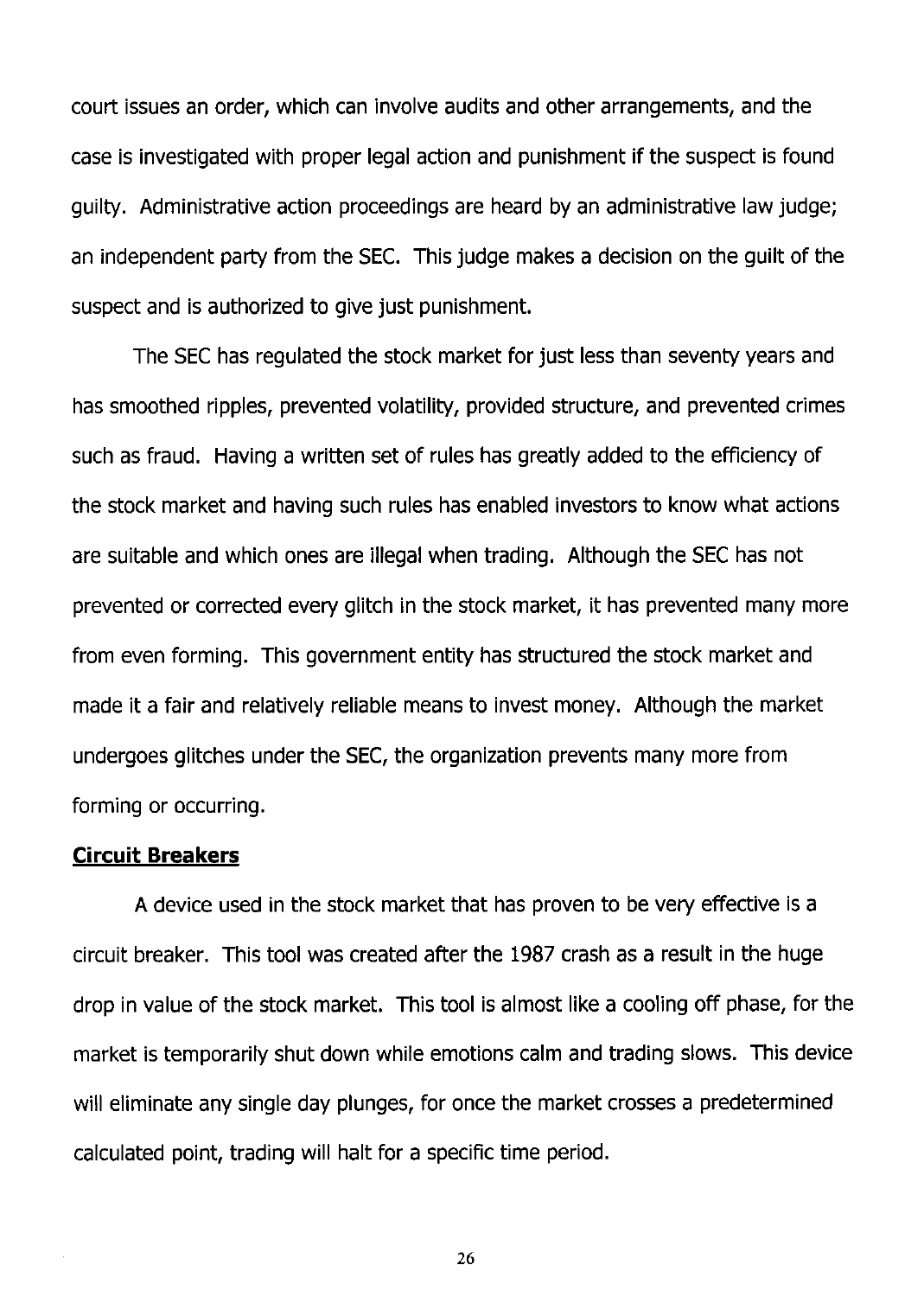In the event the Dow Jones declines by 10% on a particular day, the market will close for one hour, anytime before 2:00 p.m. From 2:00 until 2:29, if the market has declined by 10%, trading will cease for a half-an-hour. After 2:30 p.m., if the market has declined 10%, it will not close unless it reaches a 20% drop, then it will close for the rest of the day.

In the event the Dow Jones declines by 20% before 1:00 p.m., a two-hour halt will take place. If this happens between 1:00 and 1:59 p.m., a one-hour halt will occur, and if the market hits the 20% mark after 2:00 p.m., the market will close for the rest of the day.

Anytime the market declines 30% in one day, the market will immediately close for the day. The SEC would closely monitor the market for any foul play in any of these occurrences (Young 171).

The United States stock market has never seen a mid-day circuit breaker. The only time a circuit breaker has taken effect is after the terrorist attacks of 2001. The markets never even opened the day of the attacks and remained closed for almost a week in order for the investing public to calm and renew faith in the economy. The market has lost 10% of its value on a particular day only twice, in 1929 and 1987, before circuit breakers existed. Had circuit breakers been in place during these two crashes, the effects could have been much better, for the markets would not have dropped as much. The Great Depression might have been avoided. Although investors cannot look back and wonder how the 1929 and 1987 crashes might have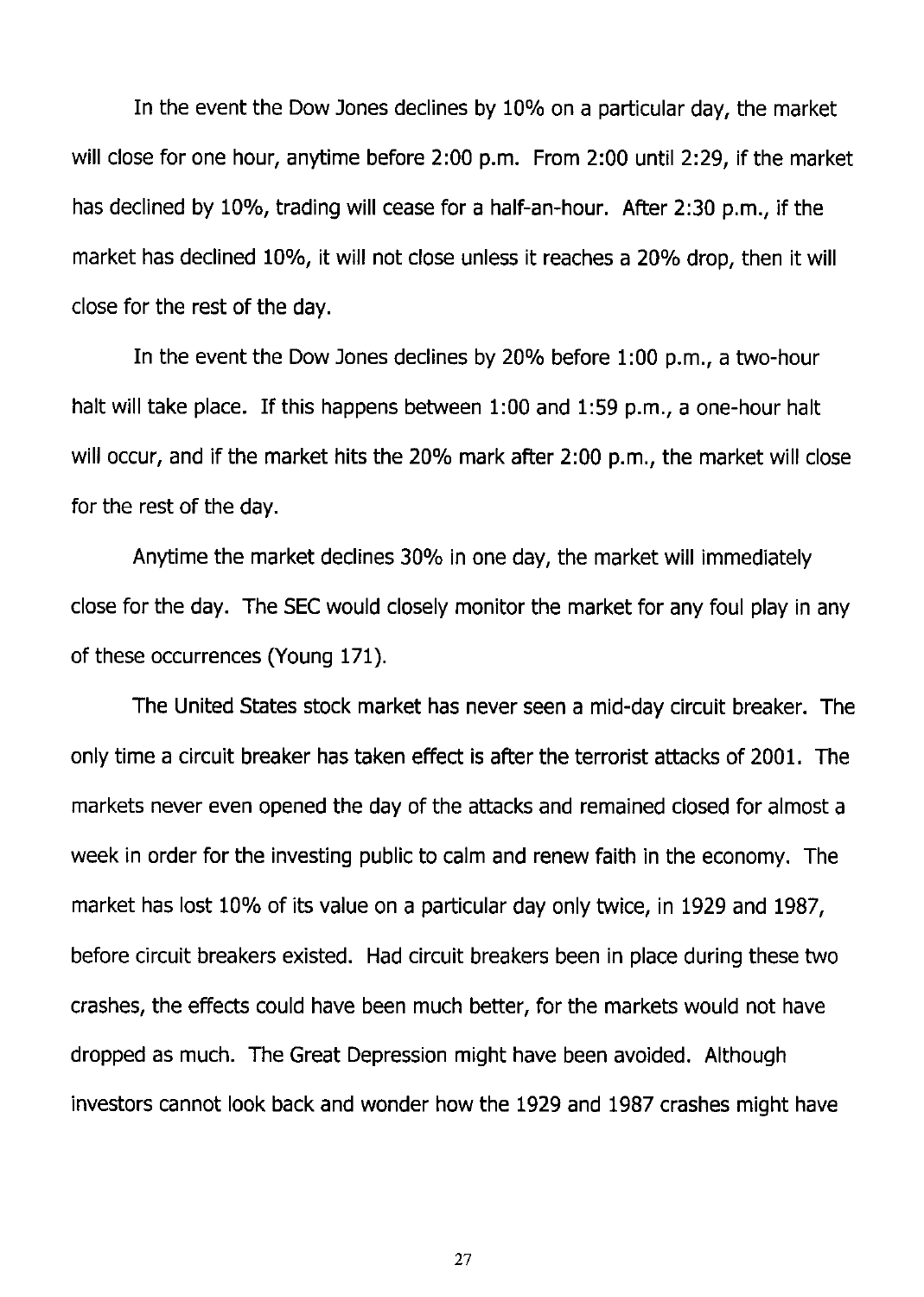been with circuit breakers, they can look forward with some sense of comfort and be assured that such crashes are of the past and are prevented by circuit breakers.

#### **Conclusion**

The stock market can be a very profitable way to invest money. In the past decade, the market has experienced an overall boom and grown a great deal in value. There have been good years, and there have been bad years for the market. Overall, there have been many more good years than bad. Money in the stock market is not guaranteed to grow. Success can be plentiful and failure can be painful.

There have been three instances when the painful losses were excruciating. Each time, investors grew a little wiser and a new entity and financial tool were created in the event that another decline looms in the future. There will be large declines to come in the future. Hopefully, the market will possess enough strength and backing to fight off such declines and maintain a healthy investing environment. It is hard to say whether or not the market will experience another surge of growth like it did in the past decade. For us investors, we shall keep our fingers crossed. We will also keep our fingers crossed that we never see our securities plummet and watch our lifesavings slip away. In the end, the market is similar to a game. You win some, and you lose some. Always try to be a winner, but play by the rules. The last piece of advice might quite possibly be the best. Keep your head up when times are uncertain, for there will be better days to come.